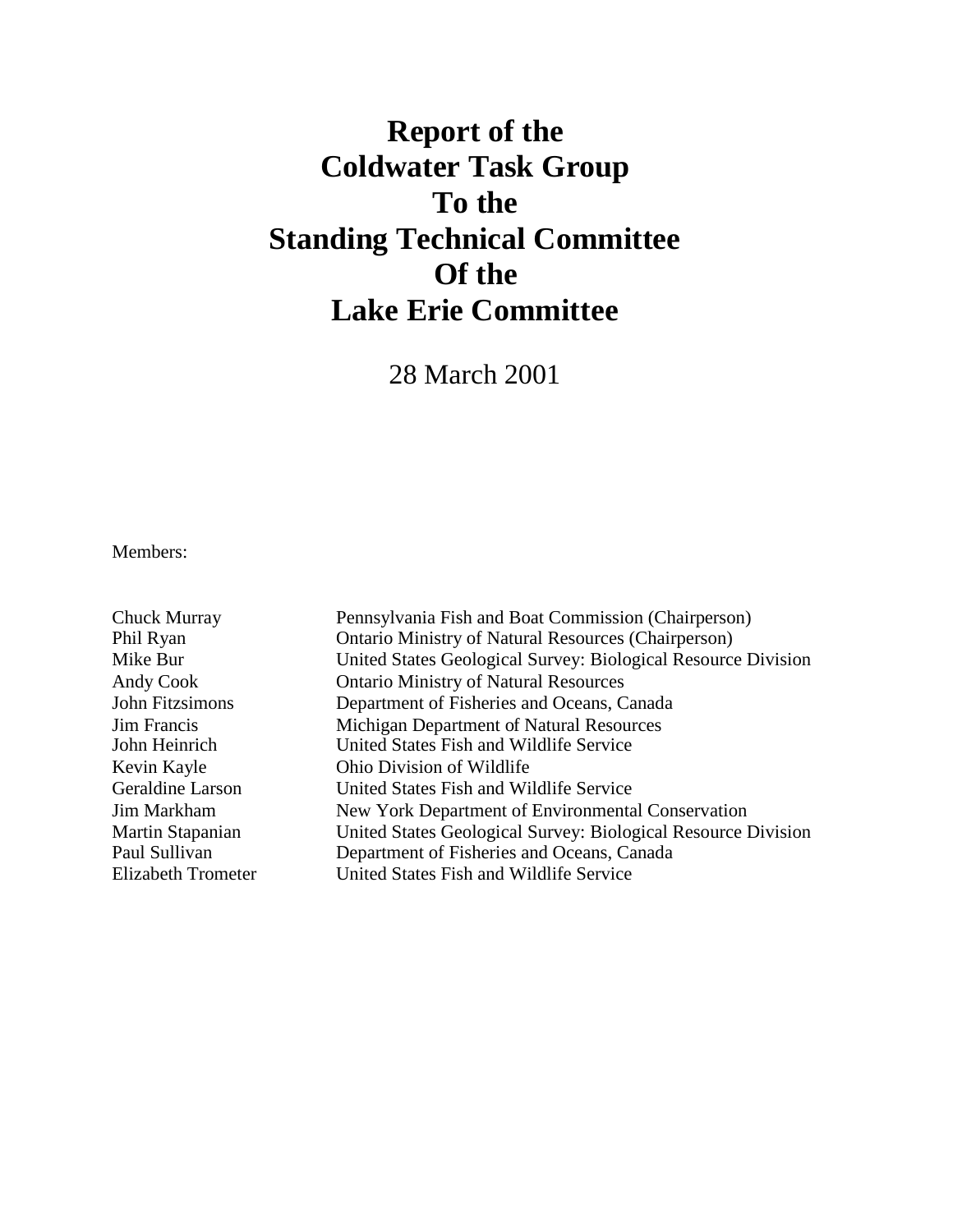|    | <b>Charges to Coldwater Task Group 2000</b>                                                                                                                                                                                                    | Page |
|----|------------------------------------------------------------------------------------------------------------------------------------------------------------------------------------------------------------------------------------------------|------|
| 1. | Coordinate annual standardized lake trout assessment among all<br>eastern basin agencies and report upon the status of lake trout<br>rehabilitation.                                                                                           | 3    |
| 2. | Continue to assess the white fish and burbot population age structure,<br>growth, diet, seasonal distribution and other population parameters.                                                                                                 | 7    |
| 3. | Continue to participate in the IMSL process on Lake Erie to outline and<br>prescribe the needs of the Lake Erie sea lamprey management program.                                                                                                | 11   |
| 4. | Maintain an annual interagency electronic database of Lake Erie salmonid<br>stocking and current projections for the STC, GLFC and Lake Erie agency<br>data depositories.                                                                      | 12   |
| 5. | Assist FTG with bioenergetics analysis of prey fish consumption by<br>Coldwater predators.                                                                                                                                                     | 13   |
| 6. | Report on the status of rainbow trout in Lake Erie, including stocking<br>numbers, strains being stocked, academic and resource agency research<br>interests, and related populational parameters, including growth, diet and<br>exploitation. | 14   |
| 7. | Monitor current status of Lake Herring. Review ecology and history of this<br>species and assess potential for recovery.                                                                                                                       | 15   |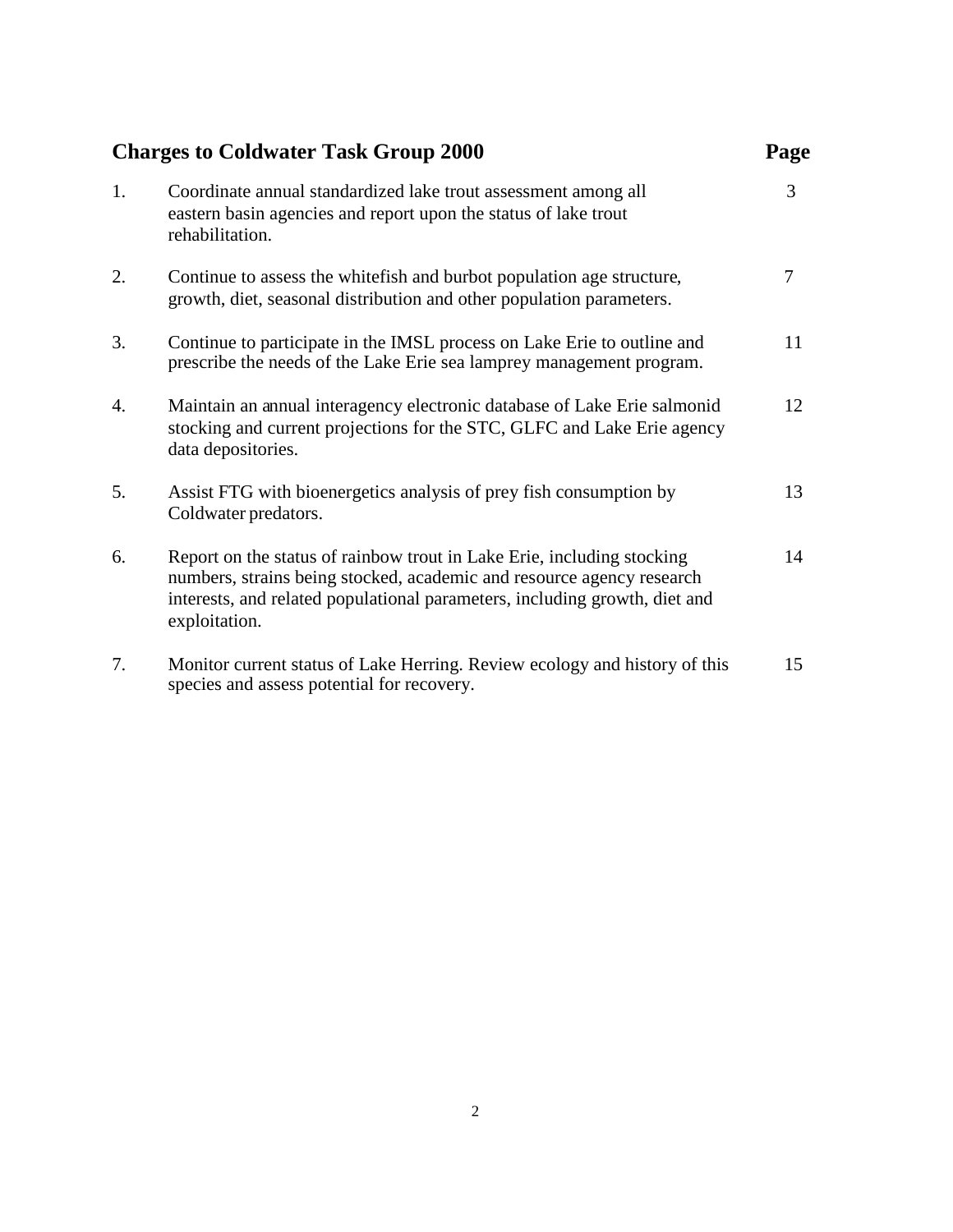# **Background:**

The Cold Water Task Group (CWTG) is one of several technical groups under the Lake Erie Committee (LEC) structure that addresses specific charges related to the coldwater fish community. The CWTG's primary function, originally, was the coordination, collation, analyses and reporting of annual lake trout assessments among its five member agencies and measuring the results toward rehabilitation status. Restoration of lake trout, back into its native eastern basin Lake Erie habitat, began in 1978 when 236,000 surplus yearlings from a scheduled Lake Ontario plant became available. Similar numbers of yearlings were also available for Lake Erie in 1979. From 1982, when a cooperative partnership for Lake Erie lake trout rehabilitation was struck between the Pennsylvania Fish and Boat Commission (PFBC), the U.S. Fish and Wildlife Service (USFWS), and the New York Department of Environmental Conservation (NYS DEC), to 1994 annual plants have averaged close to 200,000 yearlings. A formal rehabilitation plan was developed in 1985 and still serves as the working document guiding current assessment efforts.

In more recent years, interest in the expanding burbot and lake whitefish populations, as well as predator/prey relationships involving salmonines and rainbow smelt interactions have prompted additional charges from the LEC. Rainbow/steelhead trout dynamics have recently entered into the task group's list of charges. A new charge concerning lake herring was added in 1999.

This report is specifically designed to address each charge presented to the CWTG at the LEC's, March 2001, annual meeting. Data has been supplied by each member agency, when available, and combined for this report if it conforms to standard protocol. Individual agencies may still choose to report their own assessment activities, under separate agency letterhead.

# **1. Coordinate standardized lake trout assessment among all eastern basin agencies and report upon the status of lake trout rehabilitation.**

## **Methods:**

A stratified, random design, deepwater gill net assessment protocol for lake trout has been in place since 1986. NYS DEC modified the protocol in 1996 by fishing monofilament mesh, instead of the standard multifilament nylon mesh following two years of comparative data that detected no significant difference (P>.05) in the total catch (Culligan et al. 1996). In 1998 and 1999, all agencies used standard monofilament assessment nets to sample eastern basin lake trout, except Pennsylvania which still fishes multifilament nylon mesh. Some question still exists about the compatibility of Pennsylvania's gear to standardization due to their use of nylon mesh graded by 6.4 mm increments, rather than the standard 12.7 mm increment.

Net panels, each 15.2 m long, are randomly tied together to form 152.4 m gangs. Each panel consists of 38 to152 mm, by 12.7 mm increments, material. Gangs are set overnight, on bottom, along the contour and perpendicular to a randomly selected north/south-oriented transect during the month of August, or possibly into early September prior to Fall turnover.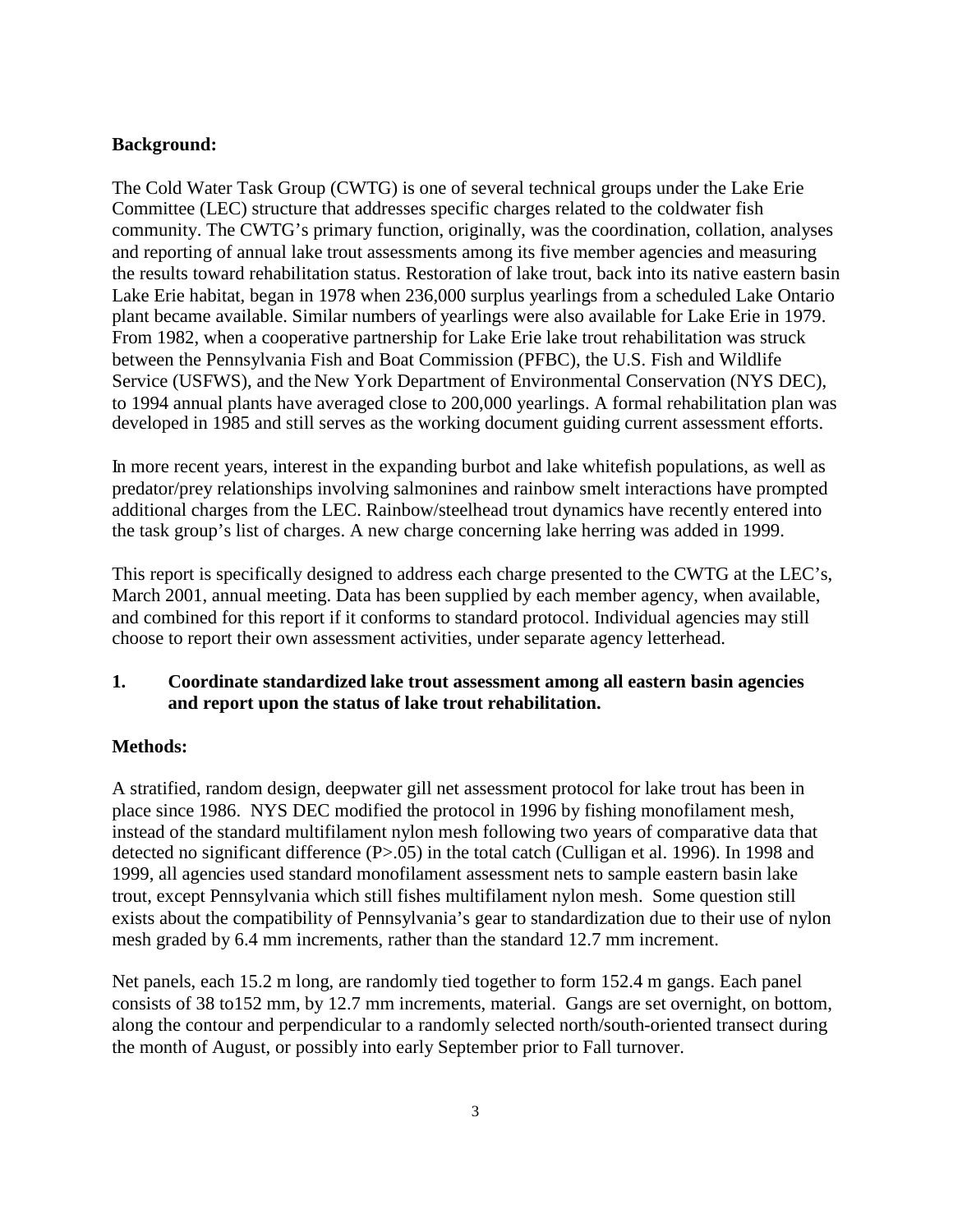Sampling design divides the eastern basin of Lake Erie into eight equal areas using north/southoriented 58000 series Loran C Lines of Position (LOP) bounded on the west by LOP 58435 and on the east by LOP 58955 (Figure 1.1). Each area contains 13 equidistant north/south-oriented LOPs that serve as transects. Three transects are randomly selected in each area and sampled first. Once completed, the whole process is repeated, including random selection. A full compliment of standard eastern basin effort should be 60 standard lifts each for New York and Pennsylvania waters (2 areas each) and 120 lifts from Canadian waters (4 areas total). This amount of effort has never been achieved, to date.

Sampling protocol calls for the first net gang to be set along the contour, where the 8° to 10°C isotherm intersects the bottom (top of net needs to be in this stratum). The next three gangs are set at increments of 1.5 m greater depth or 0.8 km distance from the previous (shallower) gang, whichever occurs first along the transect toward deeper/colder water. The fifth and deepest net gang is set 15 m deeper than the shallowest net (number 1) or 1.6 km distance from net number 4, whichever occurs first.

NYS DEC and PFBC have been responsible for completing standard assessments in their jurisdictional waters since 1986 and 1991, respectively. The Sandusky office of the U.S. Geological Survey (USGS) Biological Research Division (BRD) has assumed responsibility for standard assessments in Canadian waters since 1992. The Ontario Ministry of Natural Resources (OMNR) coordinated with BRD in 1998 and 2000 to complete standard assessments in Canadian waters. In 2000, NYS DEC made 58 unbiased lifts, PFBC made 25 lifts, and BRD/OMNR made 50 unbiased lifts. Total effort for 2000 was 133 unbiased standard lake trout assessment lifts in the eastern basin of Lake Erie.

All lake trout are routinely examined for total length, weight, sex, maturity, fin clips, and sea lamprey wounding classification. Snouts from each lake trout are retained, and coded-wire tags (CWT) are extracted in the laboratory to accurately determine age and genetic strain. Scale samples and otoliths are also retained from most fish for aging when CWTs are not retrievable at the laboratory. Stomach data is usually collected as on-site enumeration or as a preserved sample.

#### **Results and Discussion:**

#### **Abundance**

Since 1992, both U.S. and Canadian waters of eastern basin Lake Erie have been sampled using standard techniques. The relative abundance of lake trout in 2000 was 1.32 fish per standard lift, the second lowest estimate in the time series (Figure 1.2). Overall indices of total lake trout abundance continue to indicate a decline in the Lake Erie population since 1998. Indices for 1998 - 2000 averaged more than 40 percent lower (1.46) and were highly significant (P<.01) from earlier indices for the period from 1992 to 1997 (2.63).

Overall lake trout catches by standard assessment area in 2000 were more dispersed than in previous years (Figure 1.1). Lake trout abundance in 1998 and 1999 were greatest in New York waters (A1, A2) and lessened on a northerly and westerly gradient. In 2000, A5 registered the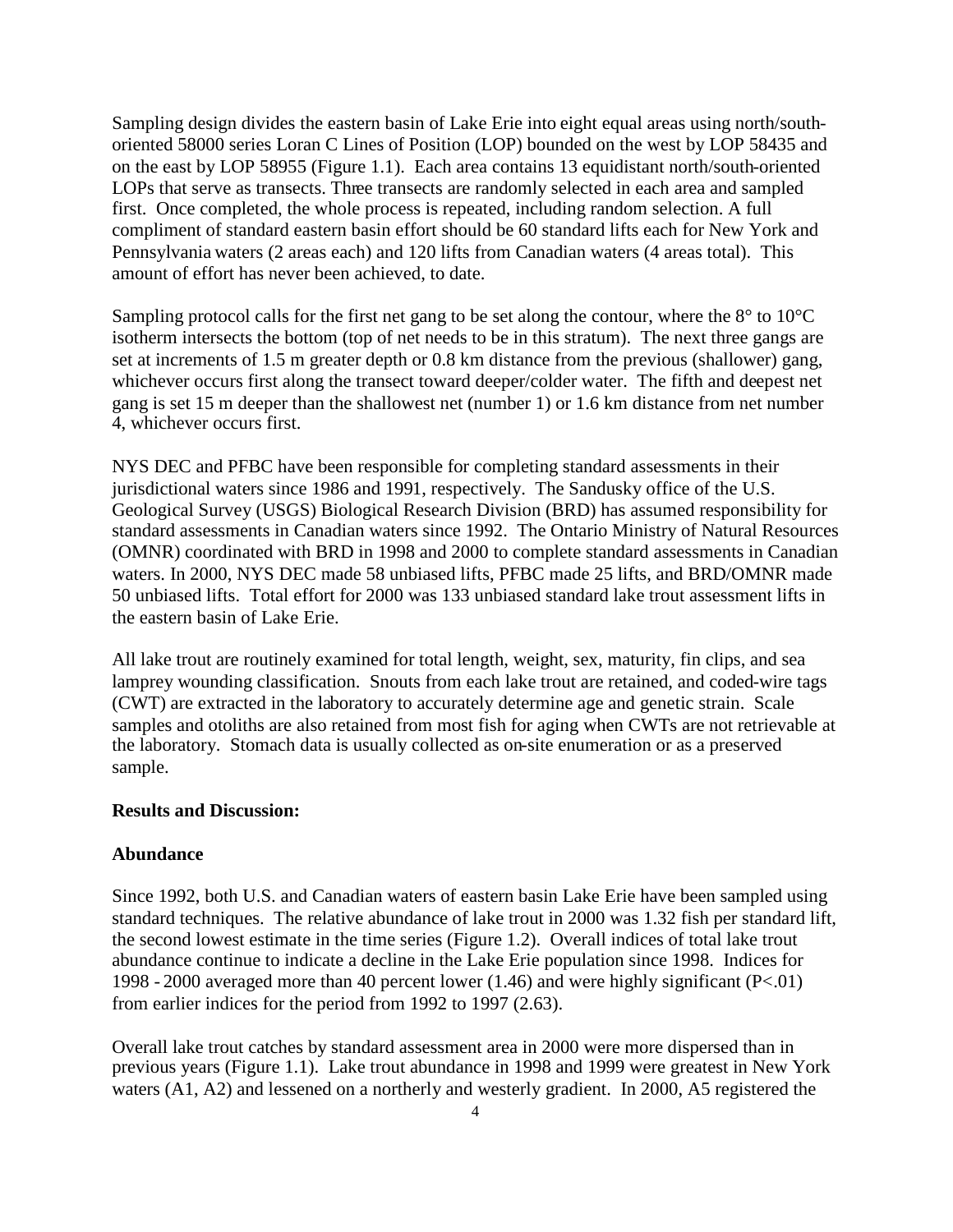highest CPE value. Higher numbers of lake trout were also found in A4 by PFBC. Areas A1-A3 continued to produce the most consistent catches from year to year, coinciding with the areas where stocking of yearling lake trout occurs.

Expansion of the adult (age-5-and-older) lake trout population, in response to initial sea lamprey treatments in 1986, has been monitored annually from standard assessments (Figure 1.3). A significant (P<.05) drop in abundance was observed in 1998, following a 6-year (1992-1997) period of steady growth. The 2000 relative index of abundance of 0.65 fish/lift continued the downward trend, registering the lowest index recorded since initial sea lamprey treatments in 1988.

Increases in juvenile abundance, which had not been seen since 1994, occurred in 2000 (Figure 1.4). Yearlings (1+), although not abundant, were present in gill net catches for the second consecutive year. Prior to this, yearlings were virtually absent from samples since 1993. Catches of age 2 lake trout were also at their highest levels since 1994. The increases may be due to new offshore stocking techniques or to suppressed levels of adult lake trout abundance. Overall juvenile abundance, although not a complete index due to their lack of full vulnerability to sampling gear, still suggests, as a group, they are less abundant today than they were in the mid to late 1980's in Lake Erie.

Sampling was conducted in all eight standard areas in 2000. A total of 213 lake trout were collected. The population was comprised of 15 year-classes from age 1 to 16 (Table 1.1). Sex ratios were, in general, split evenly between males and females after age four. Only seven fish older than age 12 were sampled with the oldest, and largest, being a 910 mm male weighing just over 8000 grams.

#### **Survival**

Annual survival, estimated from standard eastern basin assessment gill net catches, has remained relatively stable or increased since 1992 when sampling effort was implemented basinwide. The lake trout rehabilitation plan calls for survival of 60 percent or better (Lake Trout Task Group, 1985). Survival estimates have been above that level for the past three years (Figure 1.5). Since 1992, estimates of annual survival have averaged 65 percent, compared to pre-treatment era years prior to 1989 when survival was highly variable and averaged slightly over 30 percent (1981-1988). Survival of older fish has improved over time.

The estimated annual survival calculated from age-based catch curves using the 2000 basinwide lake trout catch from age 3 to age 12 was 92 percent, the highest recorded survival to date (Figures 1.5 and 1.6). Survival, however, is somewhat ambiguous as a measure of rehabilitation progress as populations grow, and in this case is misleading. Low abundance of middle aged (ages 4-7) and higher abundance of older (ages 8-12) lake trout flattened out the catch curve to provide the survival estimate. While survival of the older age classes was exceptional, recruitment and survival of the middle ages appeared poor. Future survival estimates should begin to decline once the middle age classes become the old lake trout in the Lake Erie population. At this point in time and with declining adult populations, juvenile lake trout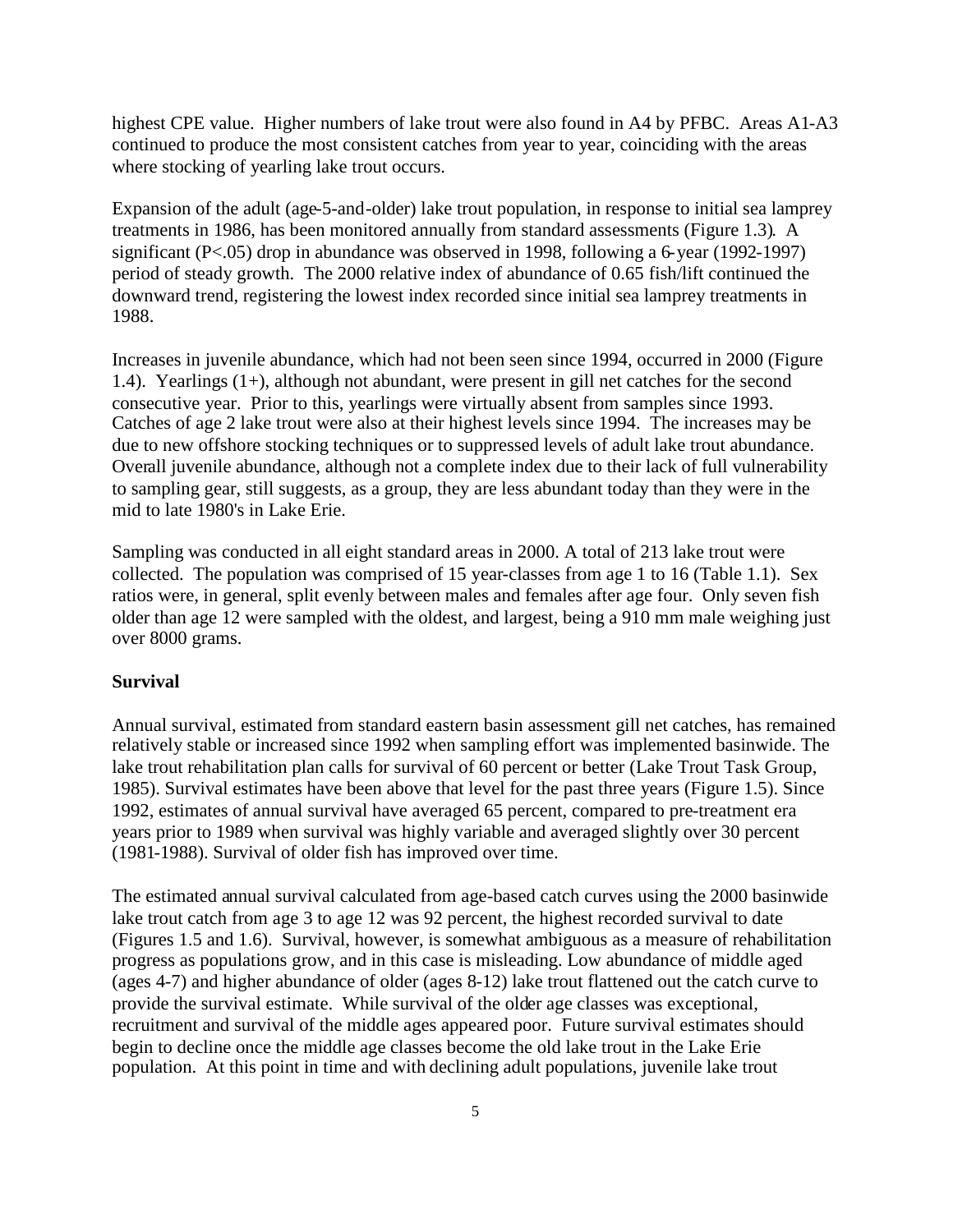survival, along with evidence of successful natural reproduction are the most important factors to the future of this program.

#### **Growth**

Mean lengths-at-age of all sampled eastern basin lake trout showed little deviation from the longterm New York average (Figure 1.7). With the exception of age 7, mean weights-at-age up to age 10 were consistently higher than the long-term New York average (Figure 1.8). Growth rate of Lake Erie fish tends to be among the fastest in the Great Lakes basin. A 7-year-old Lake Erie lake trout will have an average total length of 736 mm and weigh about 4855 grams. Long-term averages indicate the majority of growth in length occurs by age 10 with fish reaching a total length of 788 mm and weigh 6073 grams.

#### **Maturity**

Twenty-six mature females ranging from age 3 through 12 were sampled in standard assessment gill nets in 2000, generating a mean age of maturity of 8.2 years (Figure 1.9). This marks the third consecutive year mature female lake trout have met or exceeded the target mean age of 7.5 years, established in the Strategic Plan (Lake Trout Task Group 1985). The plan objective assumes adult females need at least two spawning years to contribute to the production of detectable, natural reproduction.

#### **Stocking**

The current lake trout goal of 120,000 yearlings stocked was surpassed for the second straight year (Figure 1.10). The Allegheny National Fish Hatchery (ANFH) supplied the bulk of the lake trout with 80,000 CWT/Ad clipped Superior strain fish stocked in New York in 90 feet of water, due North of Dunkirk. All fish were transported offshore in deck-mounted tanks using the NYS DEC Research Vessel, ARGO, on May 9-11, 2000. The ANFH also supplied the Pennsylvania waters of Lake Erie with 40,000 CWT/Ad clipped Lewis Lake strain lake trout. These fish were planted inshore at Safe Harbor Marina on May 9-12, 2000. An additional 7,000 fingerlings (LV fin clipped) and 8,000 yearlings (RV fin clipped) of Seneca strain were supplied by the Bath State Fish Hatchery and stocked in Barcelona Harbor, New York. ANFH also stocked 249 surplus 3-year olds from a future broodstock lot thinning at Dunkirk Harbor, New York.

Lake trout sac fry were available for planting on Brocton Shoal in Spring, 2000 from ANFH. Fry were stocked on cobble material by NY DEC personnel using SCUBA on 12 April (175,200) and on 15 May (87,500). This was the second largest stocking of lake trout sac fry since stocking started in 1990. All lake trout fry were temperature otolith marked prior to release for future identification.

Paired planting of yearling lake trout, to compare survival and growth rates of large versus small stocking size, was started in 2000. Yearling lake trout averaging 13 and 7 fish/pound were stocked by ANFH on 9-11 May 2000 north of Dunkirk in open water. Each of the size groups consisted of 40,000 fish and had different coded wire tag (CWT) numbers. Future assessment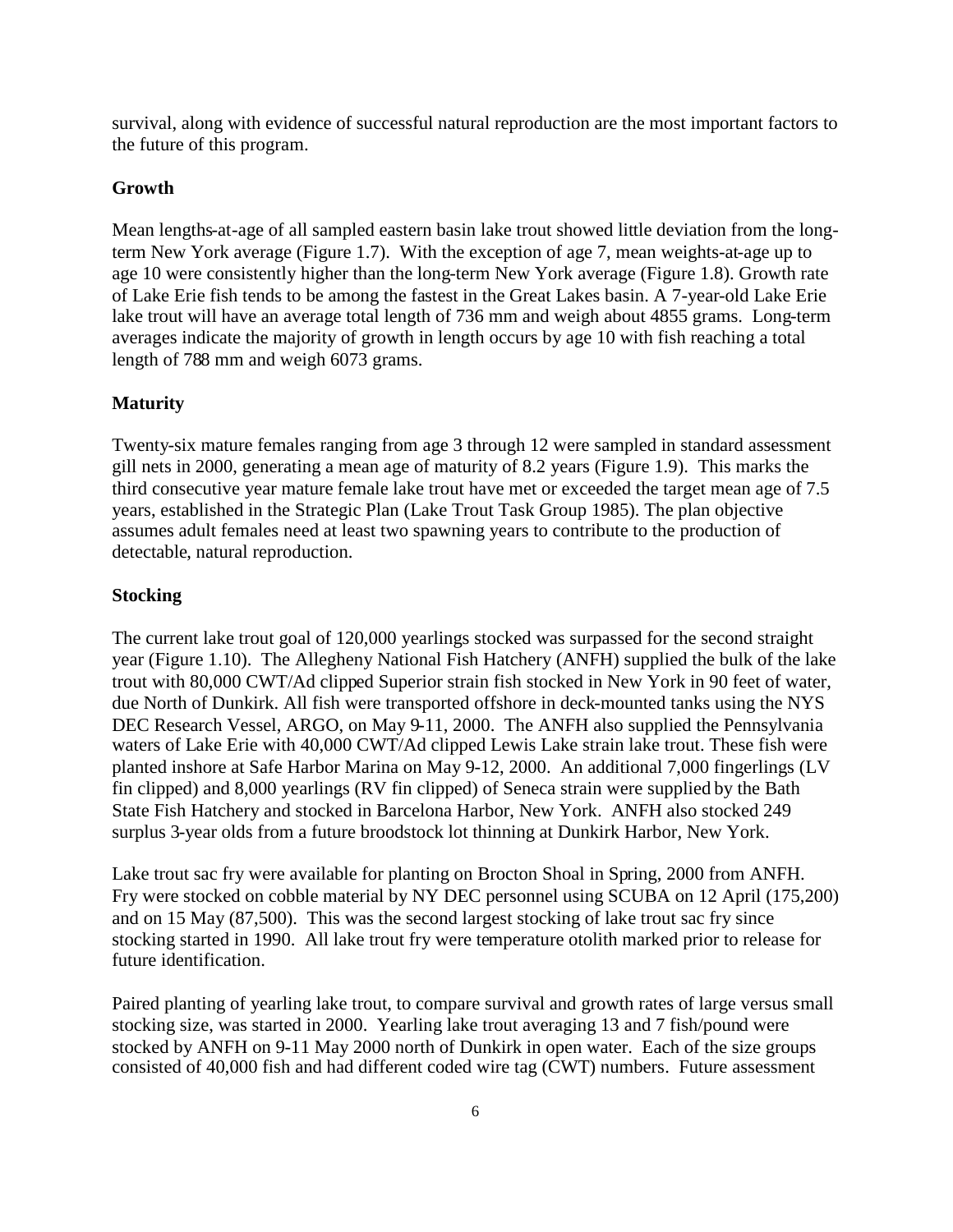will evaluate size and frequency of these two groups to determine if yearling stocking size affects recruitment to adult sizes.

In total, Lake Erie received 128,000 yearlings, 249 three year olds, 7,000 fingerlings, and 262,700 sac fry lake trout in 2000.

### **Sea Lamprey Activity**

Observed fresh wounding (A1-A3) on lake trout greater than 532 mm total length was 17.1 wounds per 100 fish in 2000, exceeding the target rate of 5 wounds per 100 fish for the fifth consecutive year (Figure 1.11). Since 1996, observed wounding on lake trout has been the highest since initial sea lamprey treatments took effect in 1988. All fresh lake trout wounds (A1- A3) occurred on fish greater than 633 mm. Overall, fresh wounding rates in 2000 were equal to 1999 rates, but lower than the 11-year high of 24.8 wounds per 100 fish in 1998.

A4 wounds, which indicate the past year's cumulative attacks, showed a 50% decline from 1999 rates, but were still higher than the lows observed from 1990 through 1995 (Figure 1.12). The observed 2000 attack rate was 16.2 wounds per 100 fish for fish greater than 532 mm.

Treatment of several Lake Erie tributaries during the spring 1999 appeared to have little effect on sea lamprey predation. Surveys of Cattaraugus Creek, a major sea lamprey spawning tributary in Lake Erie, revealed a high number of residual ammocetes present, indicative of an incomplete treatment. Cattaraugus Creek is targeted for sea lamprey treatment in spring 2001 with the hopes of decreasing wounding rates to early to mid-1990's levels.

## **2. Continue to assess the whitefish and burbot population age structure, growth, diet, seasonal distribution and other population parameters.**

#### **Whitefish**

## **Commercial Harvest**

The total harvest of Lake Erie whitefish in 2000 was approximately 1.35 million pounds, representing an increase of 8% from 1999. Ontario accounted for 97% of the total harvest in 2000, most of which was from gill nets (97%). Ontario's remaining fraction came from trawling (3%) while trap nets represented less than 1% of the harvest. Approximately three percent (3%) of the Lake Erie whitefish harvest was from Ohio, while the harvest from Pennsylvania trap nets was negligible (Figure 2.1).

Relative harvests from gill nets in Ontario waters were 40%, 39%, 11%, 6%, and 4% for statistical districts (OE) 1 to 5, respectively. The majority of the Ontario harvest from the western basin (90%) was caught from October to December with the peak occurring during November. In the central basin, most of the harvest (89%) was taken from March to June. Whitefish catches in Ontario statistical district 4 were primarily distributed from August to November (95%). Gill netting and trawling represented almost identical proportions of the harvest from statistical district 4. In OE 5, the harvest was greatest during July (71%), followed by May (20%). The whitefish trawl harvest was negligible (<1%) from OE 5.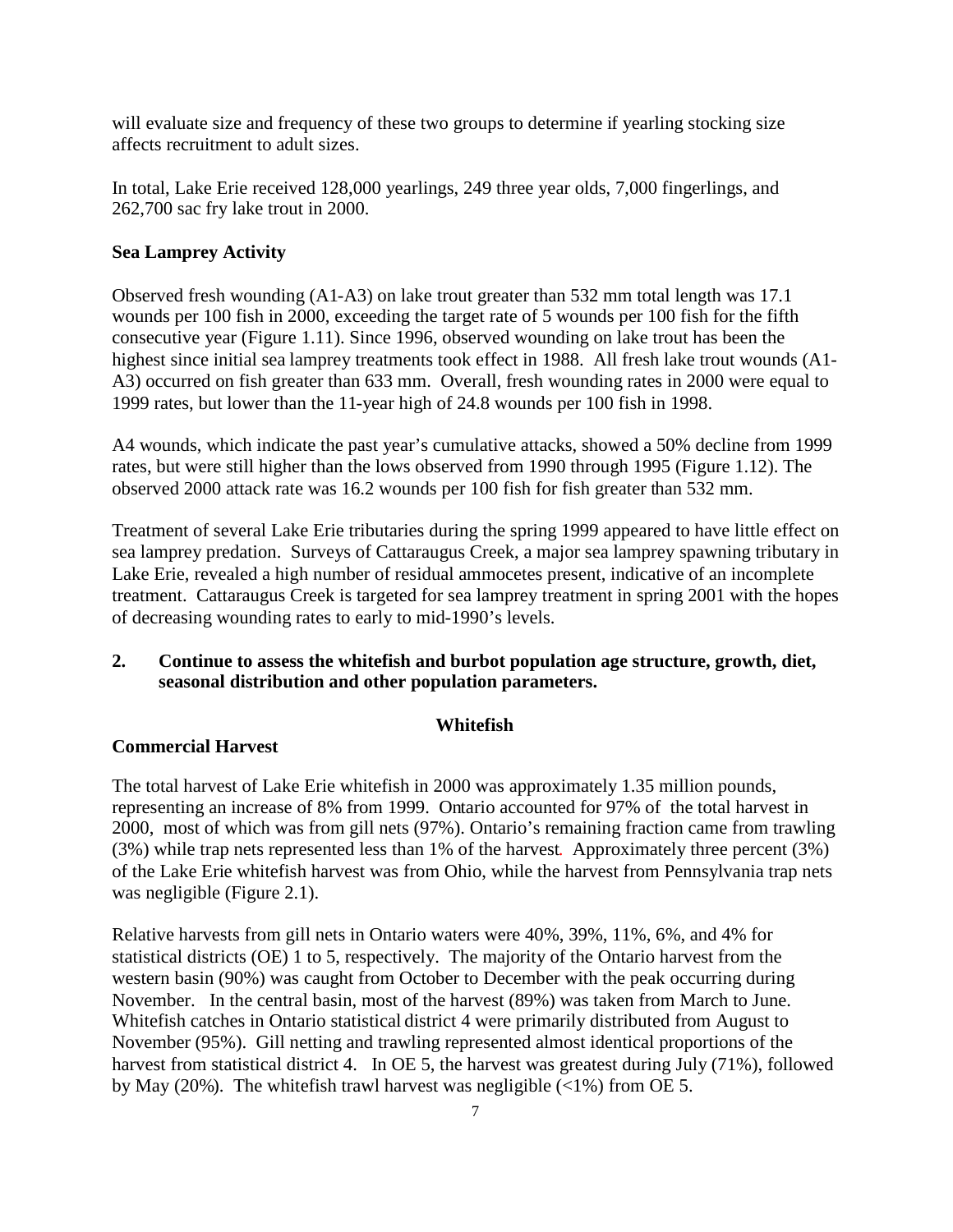The age composition of whitefish caught during Ontario's fall fishery in statistical district 1 included fish ages 3 to 10, with 4 year-olds (1996 year class) representing 42% of the catch (Figure 2.2). Whitefish ages 3 to 12 comprised Ohio's harvest, with age 5 (1995 year class) representing the largest component (38%). The mean age of whitefish harvested from Ohio waters (5.4) was lower than the previous year (7.0) and similar to the mean age of Ontario's fall harvest in the western basin (5.0) (Figure 2.3).

Ontario's 2000 fall commercial gill net CPUE (27.9 kg / km) decreased 20% from 1999 (31.7 kg / km) (Figure 2.3). Fall catch rates were highest during the month of December (99 kg/km) in 2000, considerably higher than in November (33 kg/km) while the harvests during these two months were similar in magnitude. There was no apparent change in total mortality rate from the previous year's assessment, based on catch curve analysis using fall CPUE at age data from OE 1, 1997-2000 (Figure 2.4).

#### **Index Fishing**

With good representation in the 2000 harvest, the 1996 year class appears strong, confirming early indications of YOY and yearling abundance in Ohio August and October trawl indices within Districts 2 and 3. There is no evidence of strong year classes following the 1996 cohort, though the 1998 and 1999 year classes may be moderate with greater expectations for the latter cohort. No young-of-the-year whitefish were caught during 2000 in Ohio trawls. Index trawling conducted by the Pennsylvania Fish and Boat Commission has not produced juvenile whitefish since 1992, despite frequent catches of young fish during the previous decade**.**

The number of whitefish caught per standard gill net lift (1.4) was below average (1.9) in 2000 for the deep water gillnet assessment conducted by New York and Pennsylvania in eastern Lake Erie. However, the CPUE expressed as weight (2.5 kg / lift) was above the time series average of 1.7 kg per lift, reflecting the presence of older fish in the survey (Figure 2.5). The Ontario partnership gill net index failed to catch any whitefish in the east basin during 2000, and the Pennsylvania Ridge survey produced a single whitefish. In the east-central basin, catches were below average, but in the west-central basin, CPUE remained relatively high (Figure 2.6). The whitefish age composition from the Ontario partnership indices (all basins) included ages 1 to 12, with age 5 (1995 year class) representing 30% (Figure 2.7). The 1997 year class, initially considered weak, accounted for 16% of the whitefish caught in the Ontario partnership surveys.

#### **Growth and Diet**

The condition of mature whitefish exhibited strong fluctuations since 1987, according to New York survey and Ontario survey and commercial data (Figure 2.8). In 2000, condition was poor for both mature female and male whitefish. In 2000, whitefish were collected for diet analyses from the central basin (Ohio) and eastern basin (Ontario). Results from both studies suggested that Chironomids represented the greatest fraction of the whitefish diet in both basins of Lake Erie (Figures 2.9a,b). This was based on samples collected from May, June, August and October in the central basin  $(N=31)$  while samples from the eastern basin were obtained during February and May  $(N=36)$ .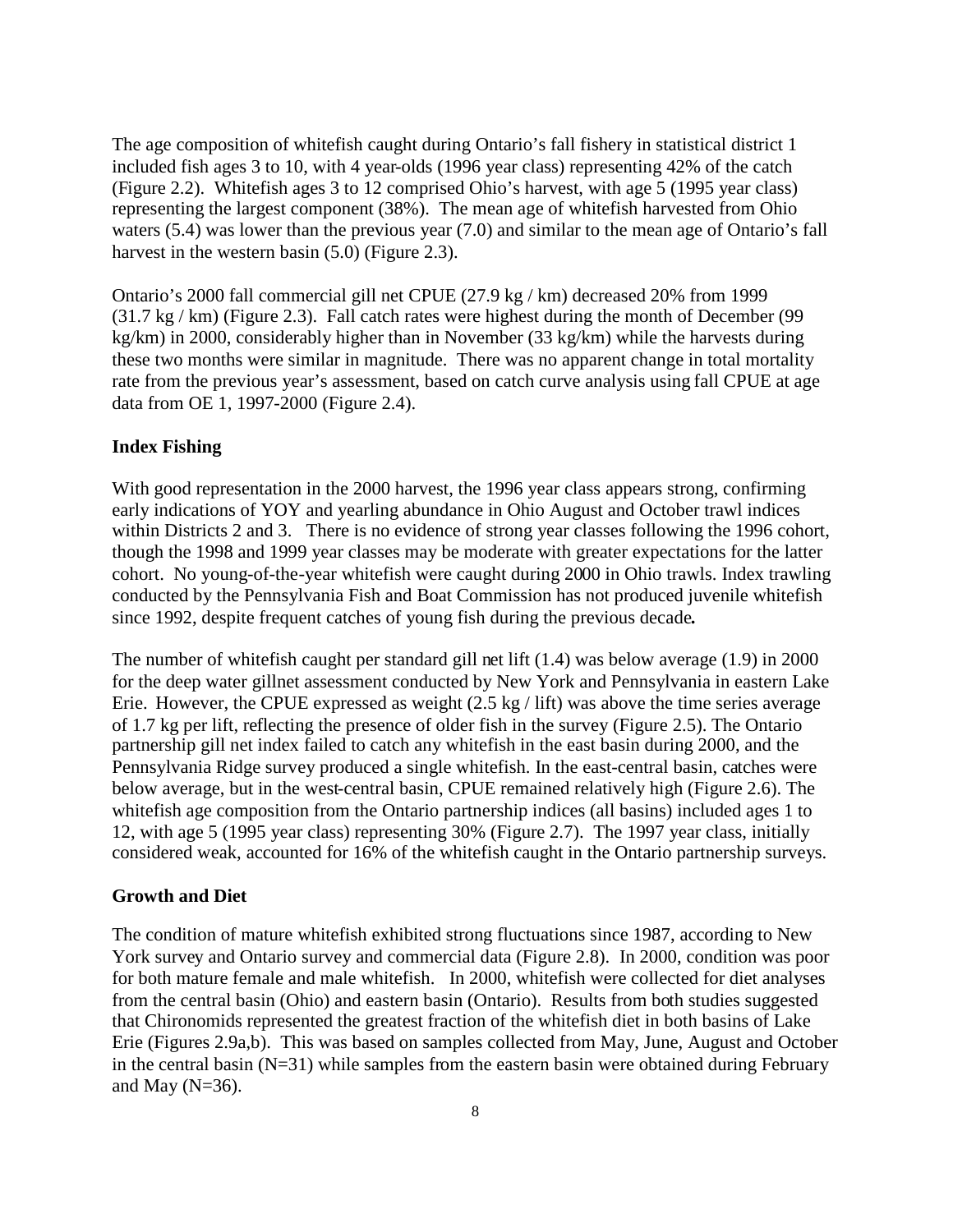The poor condition evident in 2000 may be related to a number of factors including the absence of *Diporeia* in the eastern basin and possible diet overlap with abundant benthivores such as yellow perch.

### **Lake Whitefish Surveys**

Lake whitefish are difficult to assess in Lake Erie, due to their migratory and schooling behavior. Fortunately, the Lake Erie Committee has been assembling lake whitefish survey data from all agencies into a single report to be completed in 2001. This report should contribute significantly to our understanding of whitefish trends in recruitment, adult abundance and growth. It should also provide a basis for improving whitefish assessment and management on Lake Erie.

#### **Burbot**

## **Abundance**

Burbot is a coldwater species that inhabits the deeper waters of the eastern and central basin. It was considered common to abundant in the lake prior to 1950 (Greeley 1929, Trautman 1981, Van Meter and Trautman 1970). After 1950, burbot abundance decreased markedly as did other deep- and cold-water species, such as lake trout, cisco, whitefish, and blue pike (Trautman 1981). Causes for burbot decline are not known, but factors attributed to the declines in lake trout, cisco, whitefish and blue pike may also have affected the burbot population. Sedimentation, degradation of the oxygen regime in the central basin, and over-fishing are listed as possible factors in the declines of these species (Hartman 1973). In addition, burbot are vulnerable to sea lamprey predation (Paul Sullivan, pers. comm.).

#### **Commercial Harvest**

Burbot has been increasing in the commercial harvest since the late 1980's (Table 2.1). This increase coincided with the lake whitefish increase in abundance. Most commercial harvest occurs in the eastern end of the lake. Harvest decreased in Pennsylvania waters after 1995 due to a shift from a gill net to a trap-net commercial fishery. This change resulted in a substantial decrease of commercial fishing effort (CWTG 1997). Harvest of burbot in New York is from one commercial fisherman. In 1999, a market was developed for burbot in Ontario, leading the commercial fishing industry to actively target this species for the first time. As a result, the Ontario commercial harvest increased dramatically (Table 2.1). However, this market did not continue and resulted in a much lower harvest in 2000. The Ontario harvest comes from a combination of gill nets (54%) and trawls (46%). The majority of the harvest was in statistical district OE4 (62%), followed by OE2 (20%) and OE3 (11%).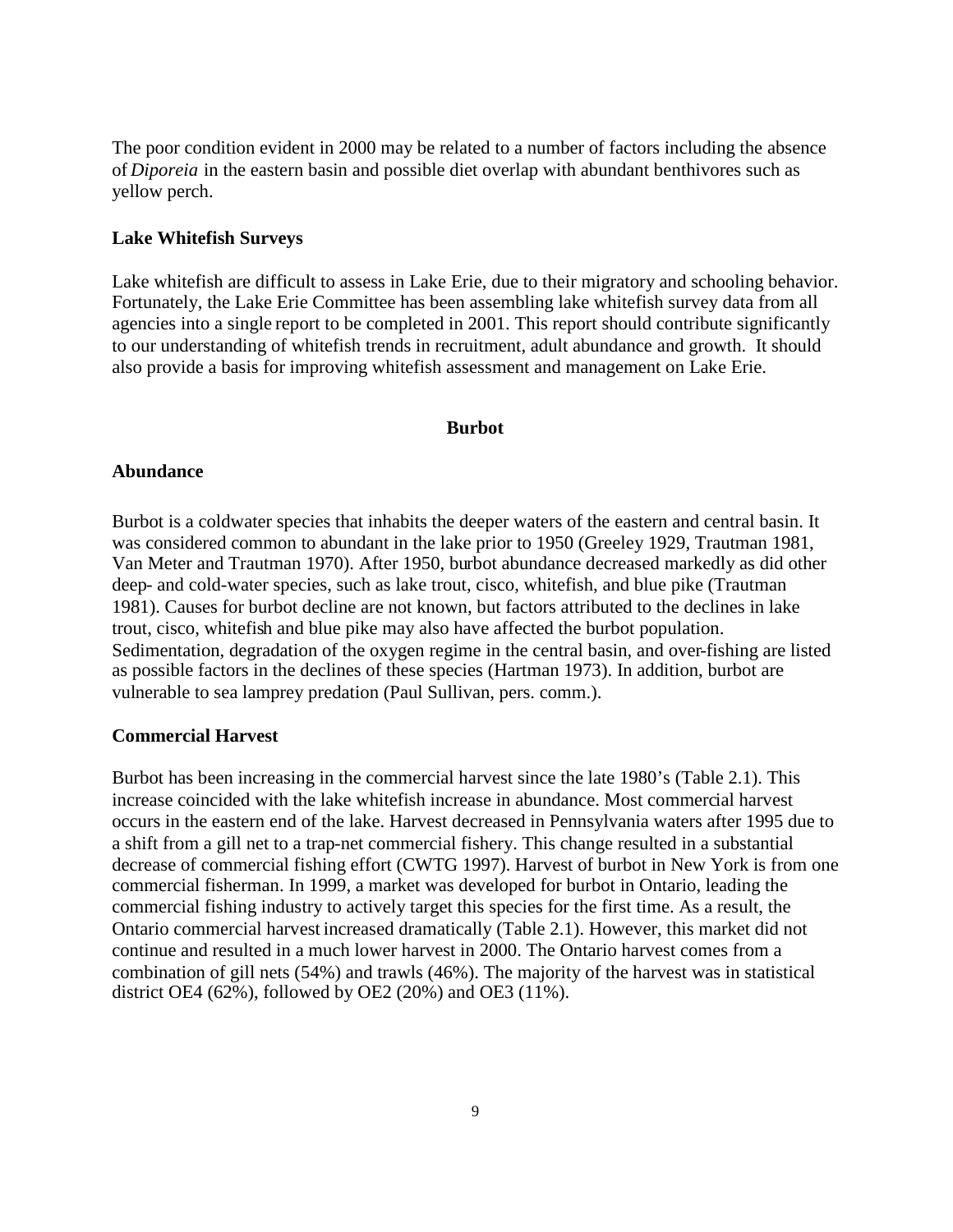## **Assessment Programs**

The deepwater gill net assessment for lake trout in the month of August by the NYSDEC, PAFBC, USGS-BRD and OMNR also collects burbot (Figure 2.10). The catch has been steadily increasing since 1993 in all jurisdictions. Catch rates by standard sampling areas (see Figure 1.1) is as follows: A1 (NY) - 3.1 fish/lift; A2 (NY) - 4.6 fish/lift; A3 (PA) - 4.9 fish/lift; A4 (PA) - 7.0 fish /lift; A5 (Ont.) - 6.8 fish/lift; A6 (Ont.) - 5.9 fish/lift; A7 (Ont.) - 7.5 fish/lift; A8 (Ont.) - 19.8 fish/lift. Areas A7 and A8, where the catches were the highest, roughly corresponds to statistical district OE4, where the highest commercial harvest occurred.

The Ontario Ministry of Natural Resources (OMNR) Partnership gill net assessment conducted in Canadian waters of Lake Erie during the months of September and October (1989-1999) includes burbot. Burbot catches increased in the eastern basin and Pennsylvania Ridge from 1992 to 1998, with a 4-fold increase in catch occurring between 1995 and 1998 (Figure 2.11). There was no sampling in the eastern basin in 1996 and 1997. Burbot catch was lower in the central basin, with lowest catches in the west central basin. Catches declined in the east-central basin and Pennsylvanian Ridgefrom 1999 but increased in the east basin in 2000. The declines of burbot catches in the Pennsylvania Ridge area for the last 2 years is opposite of the trend observed in the lake trout assessment program.

# **Age Structure & Growth**

Although age information has been reported in past reports, there is some concern about the accuracy of the age data. Until there is some verification of age data, length and weight distributions will be reported. Length and weight information is from burbot collected during the lake trout assessment by NYSDEC, USGS-BRD, and PAFBC. A total of 832 burbot were collected in 2000. Lengths ranged from 371 to 866 mm, with 85% of the catch between 450 and 650 mm (Figure 2.12). Weight ranged from 0.06 to 5.22 kg, with 81% of the catch between 0.5 and 2.25 kg (Figure 2.13).

## **Diet**

Stomach contents were identified in burbot collected June through October 2000 by the Ohio DNR, PFBC, NYSDEC and OMNR (Table 2.2). Rainbow smelt was present in the diet for all months except June. Goby were the most abundant prey in the fish collected from Ohio waters in June and were present for the first year in burbot collected in New York waters. Although rainbow smelt occurred in more burbot collected in Ontario waters, alewife and yellow perch contributed more in volume in September. Quagga mussels were present in 25 % of the fish collected in both New York and Pennsylvania waters.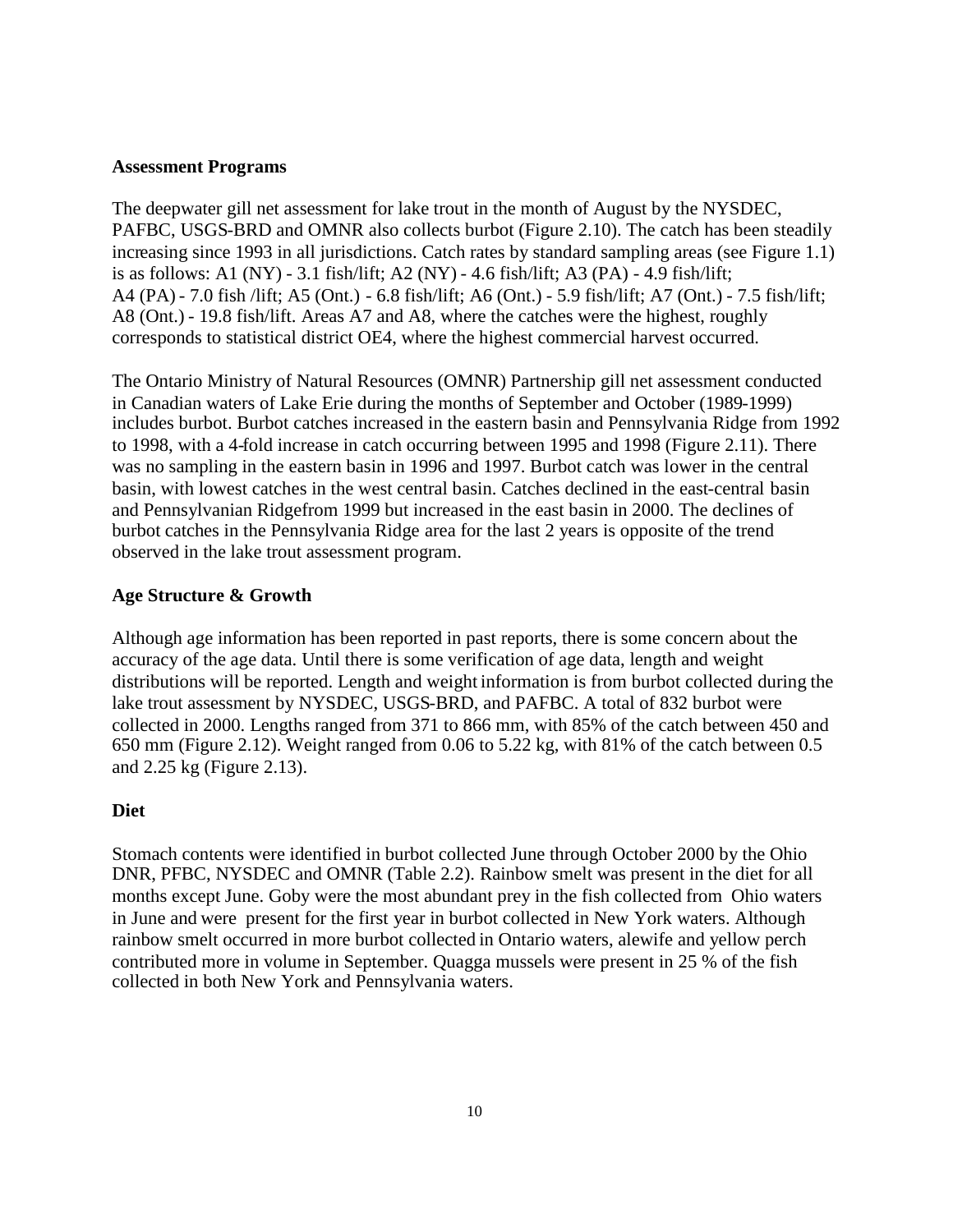### **Seasonal Distribution**

There is no information on seasonal distribution.

# **3. Continue to participate in the IMSL process on Lake Erie to outline and prescribe the needs of the Lake Erie sea lamprey management program.**

The Great Lakes Fishery Commission and its control agents (U.S. Fish and Wildlife Service and Fisheries and Oceans Canada) continued to implement the Integrated management of sea lampreys (IMSL) in Lake Erie in 2000 . This included a quantitative approach to stream treatment selection, lampricide treatments, and the application of alternative control methods. The Cold Water Task Group has provided a forum to discuss sea lamprey abundance, marking and mortality to lake trout.

## **2000 Actions**

During 2000, assessments were conducted in 5 streams (3 U.S., 2 Canada) to rank them for lampricide treatments, and in another 20 streams (10 U.S., 10 Canada) to determine the presence or absence of sea lamprey larvae (Table 3.1). This latter group included the Canadian waters of the Detroit River. Of the 5 streams ranked for lampricide treatment, 4 are scheduled for 2001. While sea lamprey larvae were found in 4 additional streams, none were detected in the Detroit River.

Conneaut Creek was treated with lampricide in two phases in 2000. The upper river from Highway 198 downstream to Highway 215 was treated during April 28-30, and the remainder of the stream was treated during May 25-26.

Assessments to determine effectiveness of past lampricide treatments were conducted in Cattaraugus and Conneaut Creeks, last treated during 1999 and 2000 respectively, to investigate the potential for residuals as contributors to Lake Erie's parasitic population. Residual larvae were detected in both streams. As a result, Cattaraugus Creek is scheduled for treatment in 2001, a year earlier than the historical treatment cycle would indicate. Residual populations detected in Conneaut Creek were not sufficiently abundant to warrant lampricide treatment in 2001.

The Ohio Department of Natural Resources, Division of Wildlife began a feasibility study in the Grand River to determine if the need to treat with TFM could be eliminated or the frequency extended by reduction of the number of sea lampreys produced through alternative control measures. Alternative controls used in the study included the reduction of the number of larvae by capture with electro-fishing, and the reduction of the number of adult spawning sea lampreys by trapping. The information collected by the Department also provided additional data to the Great Lakes Fishery Commission for the assessment of sea lampreys in the Grand River. It was determined upon completion of the first part of this study that limitations in equipment would prevent achievement of the first objective. Plans for 2001 include enhanced adult sea lamprey trapping during the spring spawning migration.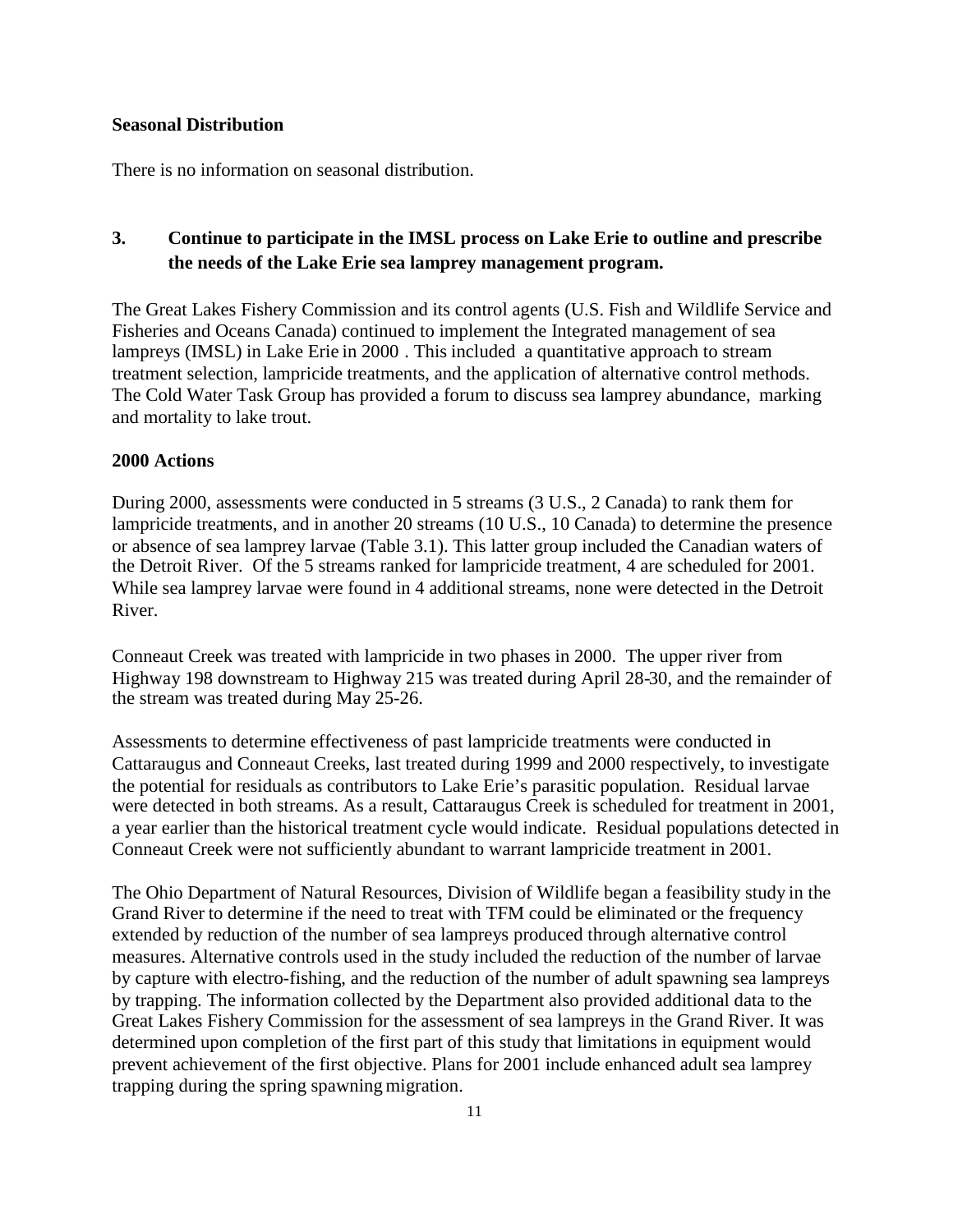A total of 1,189 spawning phase sea lampreys were trapped in 3 tributaries and the estimated 2000 spawning-phase population in Lake Erie was 15,570.

Several sea lamprey barrier projects are proceeding in tributaries of Lake Erie. Plans for the proposed barrier on Conneaut Creek continued in 2000. A multi-agency group was formed and collection of environmental data is scheduled for 2001. Proposals to remove the Harpersfield Dam on the Grand River (U.S.) was under consideration and alternatives currently are being evaluated. Performance of the Big Creek barrier and fishway was monitored. The barrier appeared to block most of the spawning adult sea lampreys during 2000, although some youngof-the-year larvae were captured upstream of the barrier during electro-fishing surveys. Negotiations to prevent sea lamprey passage at the fishway in the Grand River (Canada) continued between the Grand River Conservation Authority and the Department of Fisheries and Oceans.

# **2001 Plans**

Sea lamprey management plans for Lake Erie in 2001 (Table 3.1) include lampricide treatment of 4 streams (Big Otter, Young's, Raccoon, and Cattaraugus Creeks), larval assessments of 17 streams (4 U.S., 13 Canada), and trapping of adult lampreys in 5 streams (3 U.S., 2 Canada). Of the 17 streams scheduled for larval assessments, 4 streams (Big, Crooked, and Canadaway Creeks, and the Grand River in Ohio) will be ranked for potential lampricide treatment in 2002.

During 2000, additional funding by the Great Lakes Fishery Commission provided for the accelerated lampricide treatment of Cattaraugus Creek in 2001. In addition, the portion of the main stream between Gowanda and Springville, NY (~30 km) will be treated for the first time.

# **4. Maintain an annual interagency electronic database of Lake Erie salmonid stocking and current projections for the STC, GLFC and Lake Erie agency data depositories.**

In 2000, over 2.2 million yearling trout or salmon were stocked in Lake Erie, including rainbow trout, coho salmon, lake trout, and brown trout (Figure 4.1). Total salmonine stocking increased 23% from 1999, but represented a 4.6% decrease from the long-term average (1989-2000). Annual summaries for rainbow trout, coho salmon, lake trout, chinook salmon and brown trout for 1989-2000 by state or provincial jurisdiction are provided in table 4.1.

All riparian agencies stocked rainbow trout/steelhead trout in 2000. A total of 1,982,009 rainbow trout were stocked in 2000, representing a 29% increase from 1999 and a 16% increase from the long-term average. Increased stocking rates in 2000 were primarily due to increased trout production by the Ohio Department of Natural Resources, and a surplus production of over 200,000 steelhead trout by the Pennsylvania Fish and Boat Commission. The Ontario Ministry of Natural Resources reduced rainbow trout stocking significantly in 2000 in response to successful natural reproduction of this species in Big Creek, an Ontario tributary of Lake Erie.

The Pennsylvania Fish and Boat Commission stock coho salmon is the only agency on Lake Erie the continues to stock coho salmon. This once popular species has become a minor component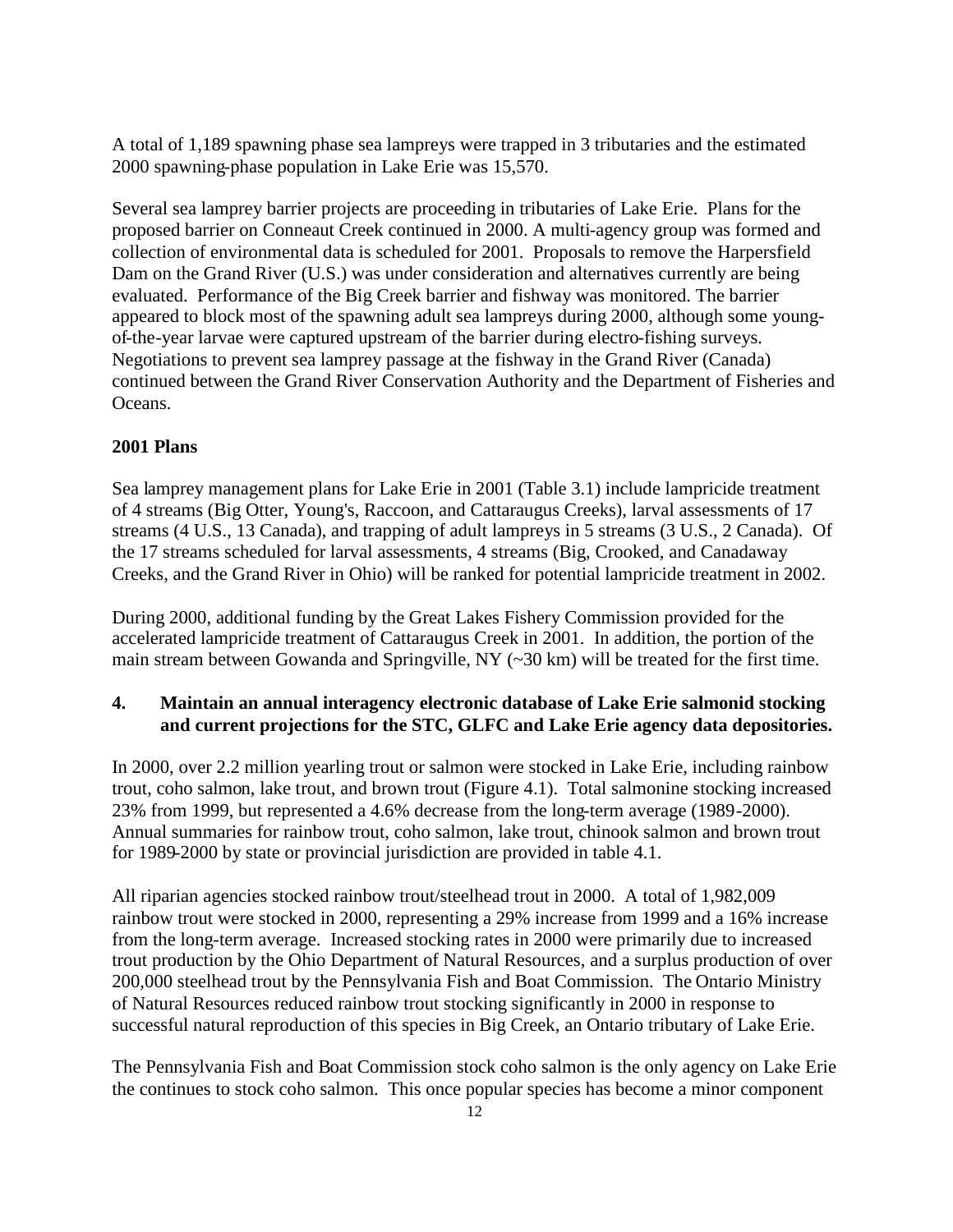to the anadromous fishery, representing about 6% of the total trout/salmon stocking effort in Lake Erie for 2000. A total of 137,204 yearling coho were stocked in 2000, representing a 37% increase from 1999, but a 57% decrease from the long-term average.

Lake trout stocking rates have been on a steady decline since the change of the Lake Erie trophic status induced by *Dreissena* mussel invasion. As the rainbow smelt population in eastern basin waters of Lake Erie became depressed, the Lake Erie Committee recognized the need to reduce predator demand on this primary component of the eastern basin forage fish community. The result was a reduction in lake trout stocking to a targeted baseline-stocking rate of 120,000 yearlings annually. Surplus production by the New York Department of Conservation supplements this modest effort. Lake trout stocking declined 28% from 1999 and 24% from the long-term average.

Brown trout stocking effort continued to be reduced in 2000. A total of 17,163 brown trout were stocked by a cooperative sportsman's group in Pennsylvania, representing a 28%(17%?) decrease from 1999, and an 81% decrease from the long-term average. Chinook salmon have not been stocked in Lake Erie since 1997.

# **5. Assist FTG with bioenergetics analysis of prey fish consumption by Coldwater predators.**

The CWTG has assisted the FTG in the past by providing a Lotus spreadsheet simulation model of Lake Erie's lake trout population. Basically, the model starts with a known number of yearling equivalents for each cohort and then annually applies an appropriate survival rate to that cohort as it passes through the fishery, up to age 20. Applied mortality rates were derived from past standard assessment data and the literature, where information was lacking (CWTG, 1998).

The 1998 and 1999 CWTG reports highlighted several simulation parameters that required adjustment in order to more accurately depict the current lake trout population as perceived from standard, annual gill net assessment. The most notable adjustments were made to account for the extremely poor juvenile survival exhibited since the 1986 cohort was stocked in 1987 (Figure 1.4 Figure 1.4 from the 1999 CWTG is not in the 2000 report. Is this year's figure 1.4 okay to refer to?) and survival adjustments to the 1987-and-younger cohorts to account for reduced abundance observed for age 5? and older (Figure 1.3?). Minor adjustments were made to the 1998 version to incorporate increased mortality associated with increased sea lamprey wounding observed since 1996 (Figure 1.11?).

Further adjustments were made within the model for 2000 concerning the level sea lamprey mortality impacting the adult population between 1982 and 1987, during the pre-treatment era. The ML was increased to 0.37. The original model used ML=0.25 for all lake trout age 4 and older, even during those years (1982-1987) when age-4-and-older fish were rare in assessment catches due to heavy lamprey predation. The higher mortality rate reduces the unrealistic, high population level between 1982 and 1988. Such a change also lowers the adult estimate over time as these cohorts pass through the 20-year model.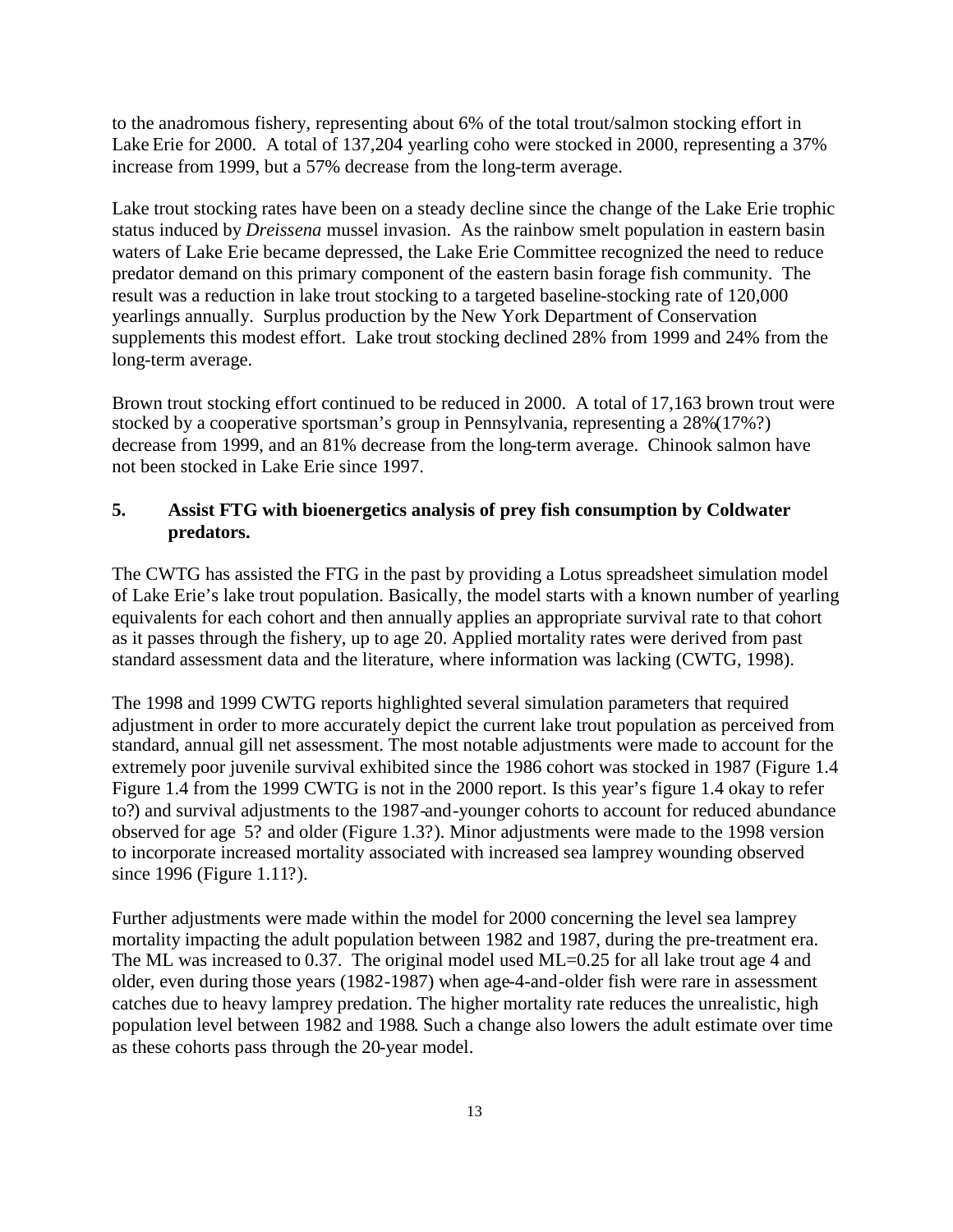The most recent version of the Lake Erie Lake Trout Model (Figure 5.1) estimates the adult population (age 5 and older) in 2001 at about 40,000 fish. An equilibrium yield model suggested that successful Lake Erie rehabilitation required an adult population of 75,000 lake trout (Ref?).

A preliminary review of the lake trout model by Dr. Pat Sullivan at Cornell University was conducted in 2000. The lake trout assessment data is presently archived by separate participating agencies and composition of the by-catch (non-target species) is not included in all spread sheet databases (Lotus). The goal for the CWTG in 2001 is to convert individual annual agency assessment data into a Microsoft Access database, append historical annual assessment data, include all species encountered in the assessment, and request another review by Dr. Sullivan.

# **6. Report on the status of rainbow trout in Lake Erie, including stocking numbers, strains being stocked, academic and resource agency research interests, and related population parameters, including growth, diet and exploitation.**

## **Stocking**

Rainbow trout is the most stocked fish in Lake Erie with each of the 5 State and Provincial fisheries management agencies bordering Lake Erie maintaining a stocking program. Approximately 1.98 million yearling equivalent rainbow trout/steelhead were stocked into Lake Erie and its tributaries in 2000. The strains currently being stocked are variable with 97.6% of planted fish comprised of naturalized Great Lakes anadromous strains, and the remaining 2.4% being of domestic origin (Table 6.1). Most fish are stocked in the spring as yearlings in the lower reaches of tributaries or in near shore waters (Figure 6.1). The majority of the fish stocked in 2000 did not have any marks or fin clips (96%).

#### **Assessment of Natural Reproduction**

Efforts to assess wild rainbow trout production continued in 1999 with estimates of juvenile abundance carried out in two branches of Cattaraugus Creek, a Lake Erie tributary located in New York State. Significant numbers of wild young of the year (YOY) rainbow trout were sampled in both Derby Brook and Spooner Creek. Additionally, a smolt weir was constructed on Spooner Creek in an effort to assess emigration of wild juvenile rainbow trout into Lake Erie (Rob Roth, SUNY College at Fredonia, unpubl. data). An estimated 2,967 rainbow trout smolts moved out of Spooner Creek from March 25- June 21, 1999. It was interesting to note that 74% of emigrating rainbow trout were determined to be one year old.

Scale samples collected from adult spawning phase rainbow trout entering the Cattaragus watershed were analyzed to assess whether a method could be developed to differentiate wild versus hatchery origin fish. A graduate student from Buffalo State College found that some scale characteristics do differ between hatchery and wild rainbow trout in the Cattaraugus system. An estimated 18-25 % of adult rainbow trout captured in Clear Creek, Spooner Creek and Cattaraugus Creeks originated from wild stocks (M. Goehle Buffalo State College, unpubl. data).

Additionally, juvenile rainbow trout population estimates for 2 Pennsylvania tributaries, Crooked Creek and Trout Run, were reported for the first time in 1999 (Thompson, 1999).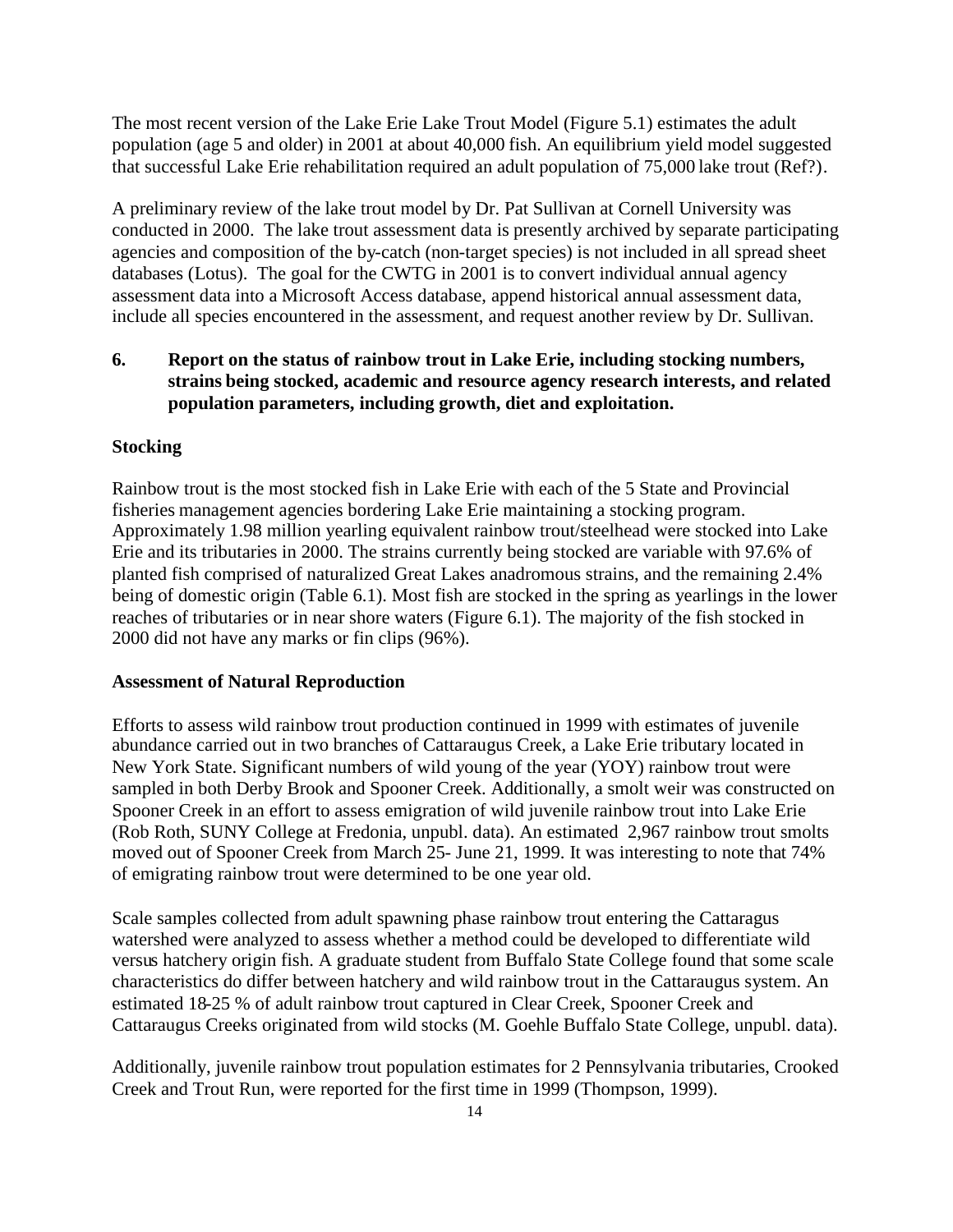## **Exploitation**

#### **Lake Erie**

Angler survey data was collected in the Michigan, Ohio, Pennsylvania and New York waters of Lake Erie in 2000. Creel surveys were typically seasonal in nature and coincided with the summer open water fishing season. An estimated 45,400 rainbow trout were harvested from the United States waters of Lake Erie in 2000, representing a 37 % increase over 1999 estimates (Figure 6.1). The majority of the lake wide harvest originated from the central basin, followed by the eastern basin.

Findings from Ontrario's aerial creel survey, conducted June to August 1998, and the angler diary program from 1998 were compared, by basin, in order to determine a ratio which could be applied to the angler diary data from 2000. Effort (rodhours) and harvest (number of rainbow trout kept) were used to calculate catch per unit effort from the angler diaries, using non-chater diariest, only. The aerial creel CUE was divided by the angler diary CUE and this ratio was multiplied by the 2000 angler diary CUE. Effort was calculated the same way, using rodhours from the 2000 angler diary multiplied by the ratio calculated from the aerial creel survey and angler diary program in 1998. These corrected estimates of CUE and effort for 2000 were used to calculate an estimated harvest of rainbow trout. The same proceedure was conducted to estimate 1999 harvest. It was not possible to estimate harvest for Ontario waters of the western basin due to insufficient data. These calculations suggest 17,700 rainbow trout were harvested from the Ontario waters of the central basin in 2000, a 36% increase since 1999. The eastern basin harvest was estimated to be 10,500 rainbow trout which represented a 67% increase since 1999.

#### **Tributaries**

A significant sport fishery consisting of streamside anglers targeting spawning phase steelhead has developed in most jurisdictions surrounding Lake Erie. Catch and effort data for this fishery are incomplete. A number of jurisdictions do maintain angler diary programmes, which provide some year to year estimates of catch and effort.

# **7. Report on the current status of lake herring (***Coregonus artedii***) in Lake Erie and their potential for recovery (draft charge pending approval by STC).**

Lake herring is indigenous to the Great Lakes and historically supported one of the most productive fisheries in Lake Erie (Scott and Crossman 1973, Trautman 1981). Lake herring is considered extirpated in Lake Erie, although it is reported periodically by commercial fishermen from the area of the Pennsylvania Ridge and the shoals of the western basin (Ryan et al. 1999). Their demise was mainly through over-fishing, although habitat degradation and competition likely contributed to recruitment failure (Greeley 1928, Hartman 1973, Scott and Crossman 1973). Siltation of spawning shoals, low dissolved oxygen, and chemical pollution are a few factors contributing to habitat degradation (Hartman 1973). Although lake herring collapsed prior to the expansion of introduced rainbow smelt (*Osmerus mordax*) and alewife (*Alosa*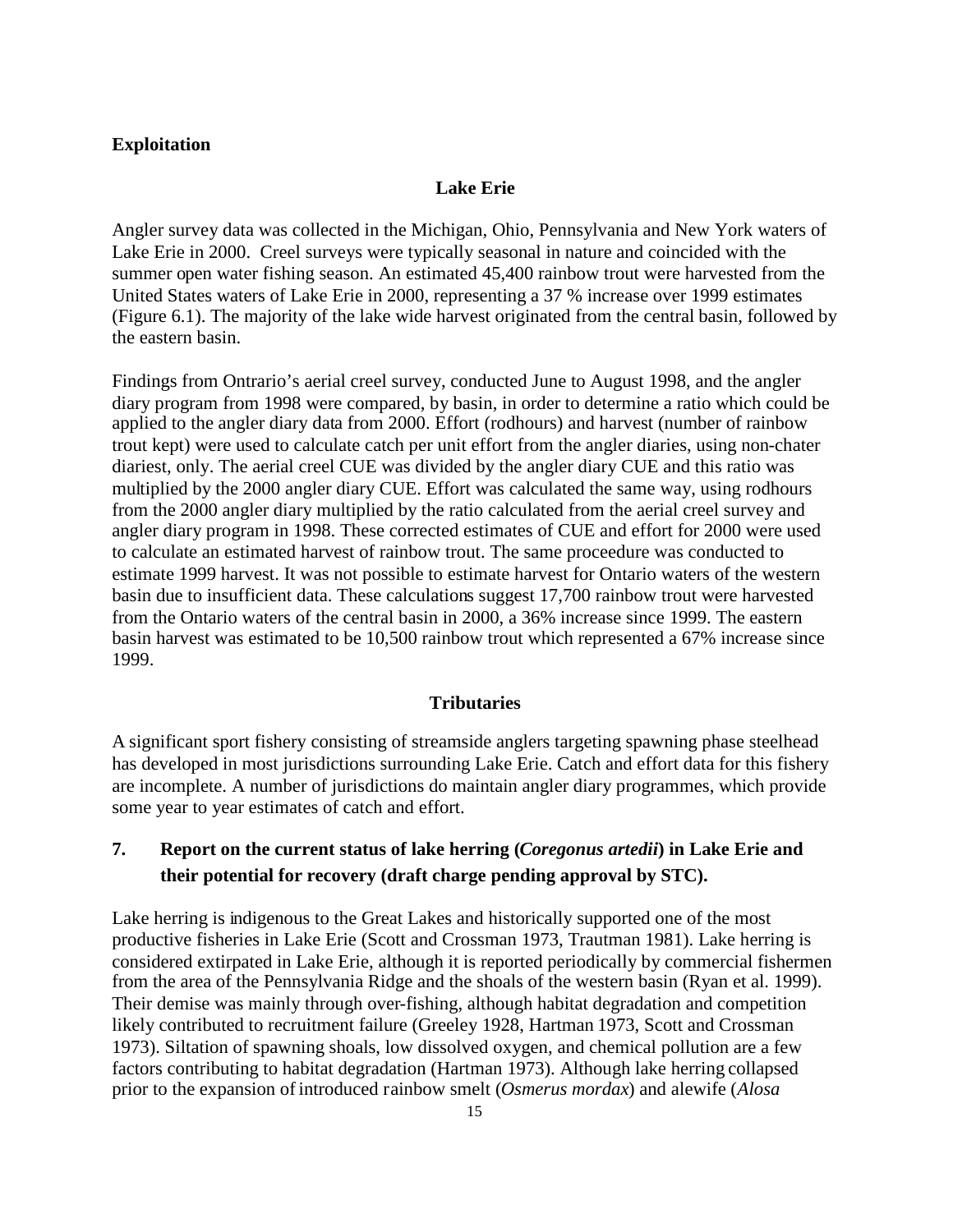*psuedoharengus*) in the 1950s, these exotic species may have prevented any recovery of herring through competition and predation. Selgeby et al. (1978) documented consumption of lake herring eggs by rainbow smelt. Evans and Loftus (1987) summarized 2 studies in which smelt consumed large numbers of lake herring in the larval stage.

With the recent recovery of other native coldwater species (i.e. lake whitefish and burbot), and the decline in rainbow smelt abundance, there may be an opportunity for lake herring to recover in Lake Erie. Lake herring have been reported occasionally by commercial fishermen in the 1990s. Two large specimens (467+mm, 367mm) were collected from the eastern part of the central basin in 1995 and 1996 respectively. Herring were also recorded in the catch from an experimental gear study in 1997, south of Long Point, but their significance was not recognized and the fish were not examined. Small numbers of lake herring have been caught in the western basin commercial fishery during November and December, 1998 (J. Omstead, Omstead Foods, Wheatley, Ont. pers. com.)

The frequency of lake herring reports increased in 1999, as seven small herring (140-211 mm) were reported by commercial fishermen. Capture locations indicated there were herring present south of Long Point and southwest of Port Stanley. Fish were primarily captured in deep-water trawls targeting smelt. All specimens collected in the 1990s were examined at the Royal Ontario Museum (Erling Holm, unpubl. data). Counts of gill rakers placed them into the range for *Coregonus artedii* (Koeltz 1929, Scott and Smith 1962). The herring from 1995 and 1996 were aged as 9 and  $7 +$  respectively. Five of the herring caught in 1999 were aged as  $1 + (1998 \text{ year})$ class) and 1 as  $2+(1997 \text{ year class})$ .

Two more specimens were recorded from the central basin in 2000; one from Ohio (K. Kayle, ODNR, Fairport, OH, pers.com.) and one from Ontario (L.Witzel, OMNR, Port Dover, Ont., per. com.).

#### **References**

Coldwater Task Group. 1997. Report of the Coldwater Task Group to the Standing Technical Committee of the Lake Erie Committee, March 24, 1997.

Coldwater Task Group. 1998. Report of the Coldwater Task Group to the Standing Technical Committee of the Lake Erie Committee, April 1, 1999. 15 pp.

Culligan, W.J., F.C. Cornelius, D. W. Einhouse, D.L. Zeller, R.C. Zimmer, B.J. Beckwith, and M. Wilkinson. 1996. 1996 Annual Report to the Lake Erie Committee. New York Department of Environmental Conservation, Albany. 26 pp.

Evans, D.O. and D.H. Loftus. 1987. Colonization of inland lakes in the Great Lakes region by rainbow smelt, *Osmerus mordax*: their freshwater niche and effects on indigenous species. Can. J. Fish. Aquat. Sci. 44 (Supple. 2): 249-266.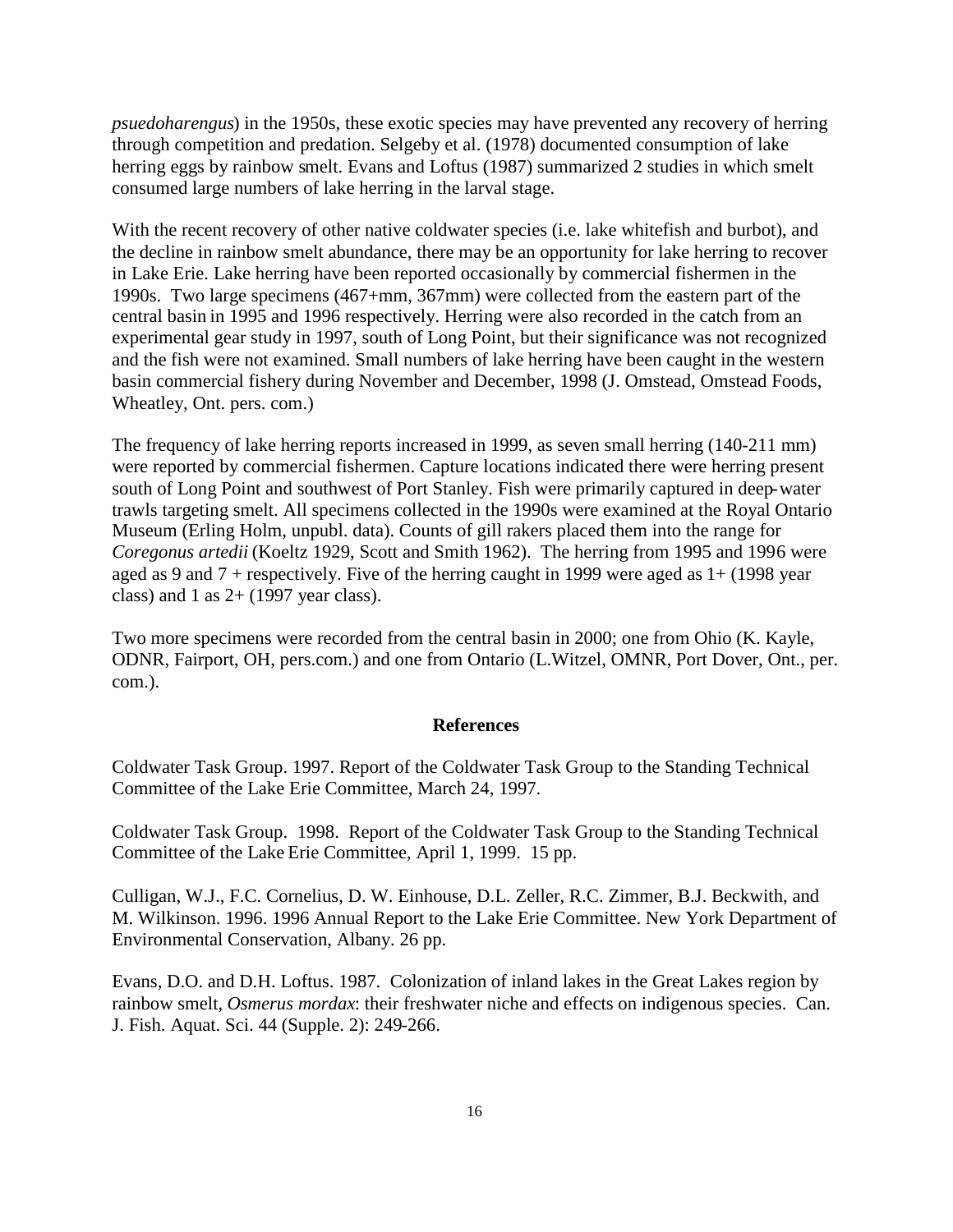Greeley,J. R. 1929.Fishes of the Erie-Niagara watershed. Pages 150-179 in A biological survey of the Erie-Niagara System, supplemental to eighteenth annual report, 1928, J.B. Lyon Co., Albany.

Hartman, W. L. 1973. Effects of exploitation, environmental changes, and new species on the fish habitat and resources of Lake Erie. Great Lakes Fishery Commission Technical Report No. 22. 43 pp.

Koelz, W. 1929. Coregonid fishes of the Great Lakes. Bull. U. S. Bur. Fish. 43 (1927)(2):297- 643.

Lake Trout Task Group. 1985. A Strategic Plan for the Rehabilitation of Lake Trout in Eastern Lake Erie. Report to the Great Lakes Fishery Commission's Lake Erie Committee, Ann Arbor, Michigan, USA.

Ryan, P.A., L.D. Witzel, J. Paine, M. Freeman, M. Hardy, S. Scholten, L. Sztramko, and R. MacGregor. 1999. Recent trends in fish populations in eastern Lake Erie in relation to changing lake trophic state and food web. pp. 241-289 *in* M. Munawar, T. Edsall and I.F. Munawar [*eds.*]. State of Lake Erie (SOLE) – Past, Present and Future. Ecovision World Monograph Series, Backhuys Publishers, Leiden, The Netherlands.

Scott, W.B., and E.J. Crossman. 1973. Freshwater Fishes of Canada. Bulletin of the Fisheries Research Board Canada 184: 966 p.

Scott, W.B. and S.H. Smith. 1962. The occurrence of the long jaw cisco, *Leucichthys alpenae*, in Lake Erie. J. Fish. Res. Board Can. 19:1013-1023.

Selgeby, J.H., W.P. MacCuallum, and D.V. Swedberg. 1978. Predation by rainbow smelt (*Osmerus mordax*) on lake herring (*Coregonus artedi*) in western Lake Superior. Journal of the Fisheries Research Board Canada 35: 1457-1463.

Thompson, B.E. 1998. Population Biology of Steelhead (*Oncorhynchus mykiss*) in Pennsylvania's Lake Erie Tributaries. Penn. State Univ. MSc. Thesis.

Trautman, M.B. 1981. Fishes of Ohio. Ohio University Press, Columbus, OH. 782 p.

Van Meter, H. D. and M. B. Trautman. 1970. An annotated list of the fishes of Lake Erie and its tributary waters exclusive of the Detroit River. The Ohio Journal of Science, 70(2):65-78.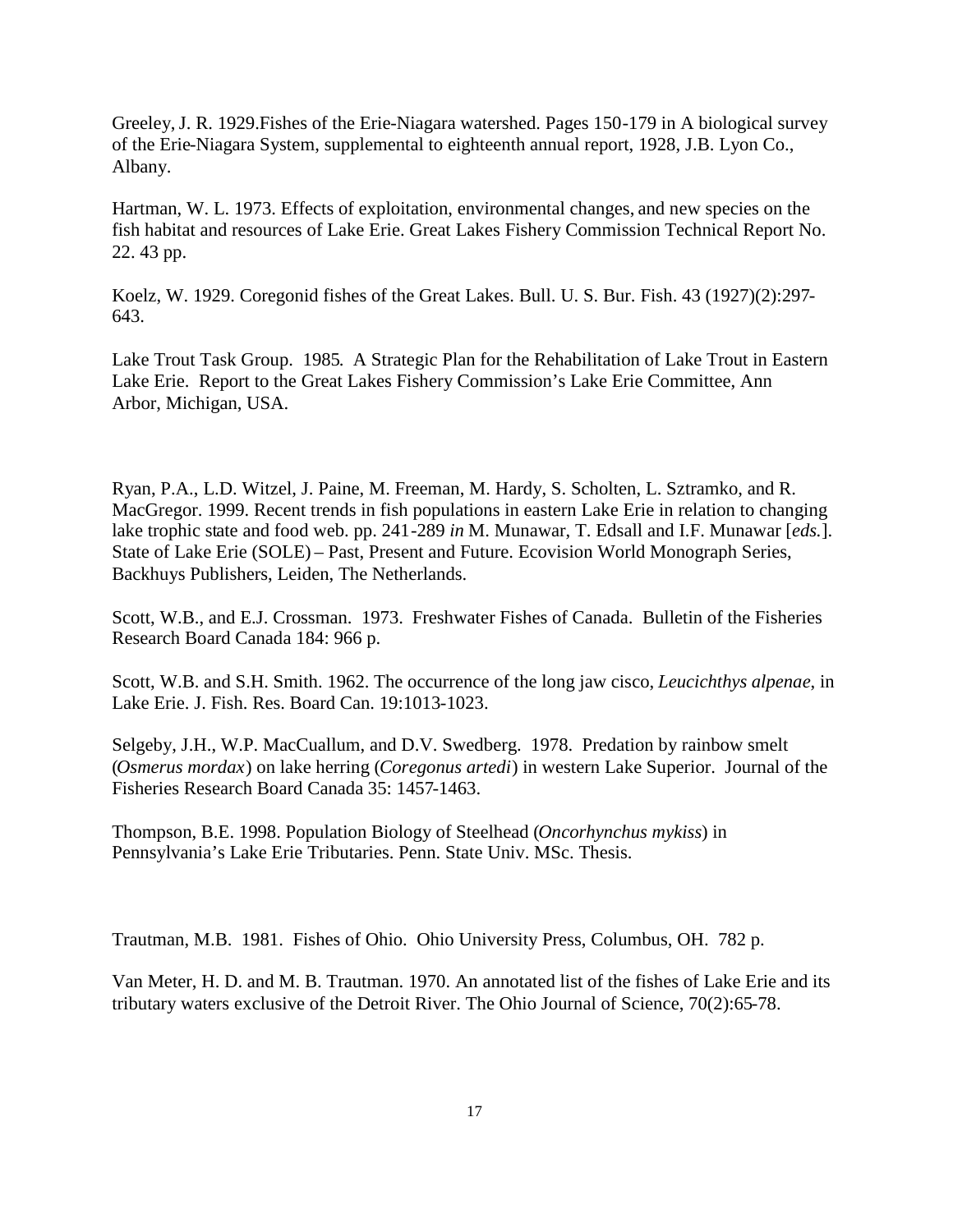| <b>AGE</b>   | <b>SEX</b> | <b>NUMBER</b>                    | <b>MEAN</b><br><b>LENGTH</b><br>(mm) | <b>MEAN</b><br><b>WEIGHT</b><br>(g) |
|--------------|------------|----------------------------------|--------------------------------------|-------------------------------------|
| $\mathbf I$  | Combined   | 10                               | 234                                  | 105                                 |
| $\mathbf{I}$ | Combined   | 25                               | 434                                  | 924                                 |
| III          | Male       | 25                               | 541                                  | 1987                                |
|              | Female     | $\tau$                           | 579                                  | 2383                                |
| IV           | Male       | 10                               | 620                                  | 2992                                |
|              | Female     | $\overline{2}$                   | 640                                  | 3430                                |
| $\mathbf V$  | Male       | $\overline{4}$                   | 697                                  | 4153                                |
|              | Female     | $\overline{4}$                   | 705                                  | 4507                                |
| VI           | Male       | $\overline{4}$                   | 689                                  | 4294                                |
|              | Female     | 3                                | 758                                  | 5779                                |
| <b>VII</b>   | Male       | $\mathbf{1}$                     | 736                                  | 4700                                |
|              | Female     | 3                                | 706                                  | 4631                                |
| <b>VIII</b>  | Male       | 9                                | 786                                  | 6527                                |
|              | Female     | $\overline{2}$                   | 730                                  | 5455                                |
| IX           | Male       | 11                               | 779                                  | 6206                                |
|              | Female     | 8                                | 769                                  | 6654                                |
| X            | Male       | 9                                | 800                                  | 6631                                |
|              | Female     | $\tau$                           | 774                                  | 6490                                |
| XI           | Male       | 3                                | 830                                  | 7153                                |
|              | Female     | 6                                | 780                                  | 6895                                |
| XII          | Male       | $\mathfrak{Z}$                   | 806                                  | 6833                                |
|              | Female     | $\overline{4}$                   | 811                                  | 6982                                |
| XIII         | Unknown    | $\overline{0}$<br>$\overline{0}$ | $\overline{0}$<br>$\overline{0}$     | $\overline{0}$<br>$\overline{0}$    |
| XIV          | Male       | $\overline{2}$                   | 813                                  | 7255                                |
|              | Female     | $\mathbf{1}$                     | 867                                  | 7920                                |
| XV           | Male       | 3                                | 884                                  | 8395                                |
|              | Female     | $\boldsymbol{0}$                 | ---                                  | $--- -$                             |
| XVI          | Male       | $\mathbf{1}$                     | 910                                  | 8040                                |
|              | Female     | $\boldsymbol{0}$                 | ---                                  | ----                                |

Table 1.1. Number, sex, mean length and weight, by age class, of lake trout collected in gill nets (all gear types) from eastern basin Lake Erie, August, 2000.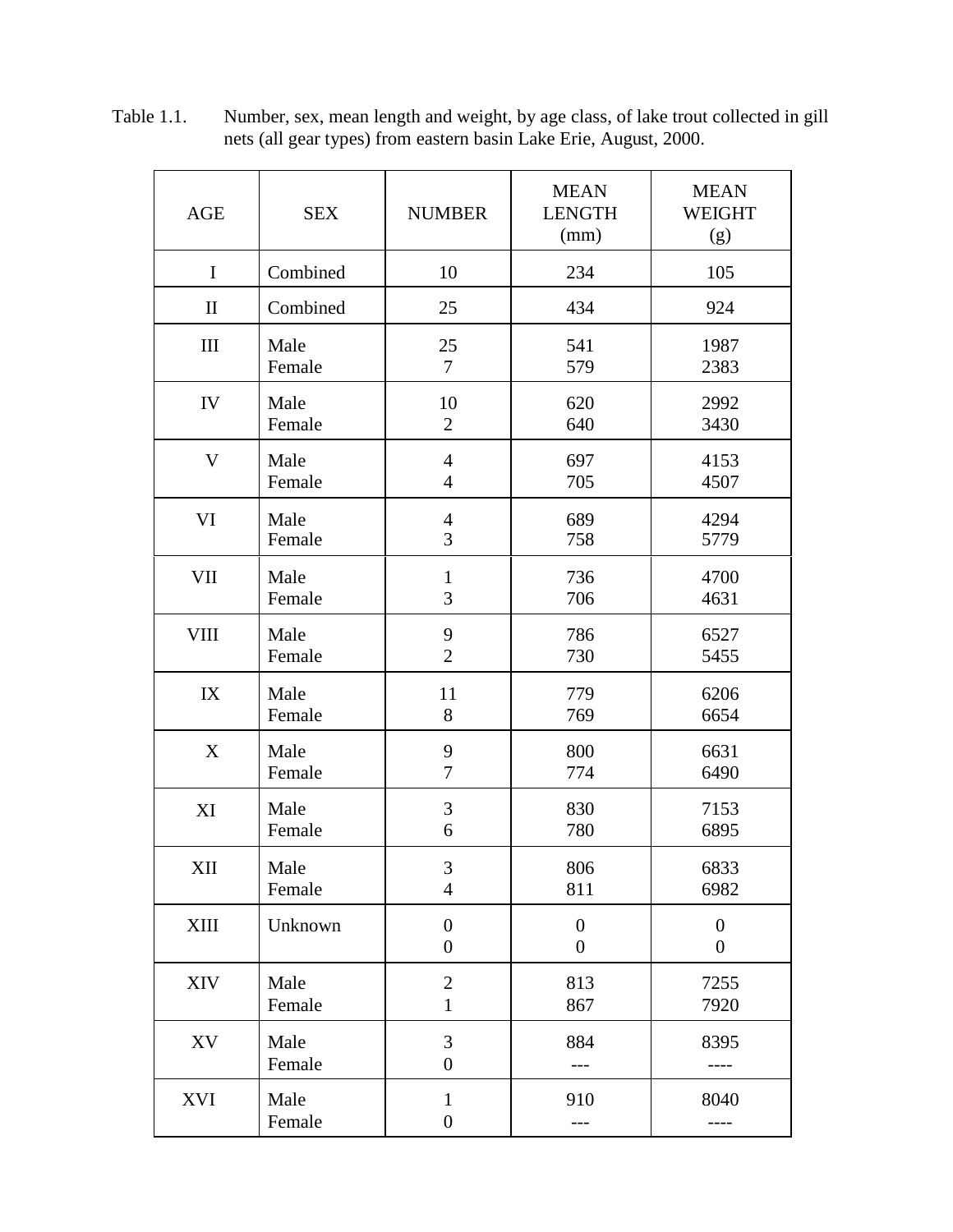| Year | New York         | Pennsylvania     | Ohio             | Ontario        |
|------|------------------|------------------|------------------|----------------|
|      |                  |                  |                  |                |
| 80   | $\overline{0}$   | 2.0              | $\overline{0}$   | $\overline{0}$ |
| 81   | $\overline{0}$   | 2.0              | $\overline{0}$   | $\overline{0}$ |
| 82   | $\overline{0}$   | $\boldsymbol{0}$ | $\overline{0}$   | $\overline{0}$ |
| 83   | $\boldsymbol{0}$ | 2.0              | $\overline{0}$   | 6.0            |
| 84   | $\boldsymbol{0}$ | 1.0              | $\overline{0}$   | 1.0            |
| 85   | $\boldsymbol{0}$ | 1.0              | $\overline{0}$   | 1.0            |
| 86   | $\overline{0}$   | 3.0              | $\boldsymbol{0}$ | 2.0            |
| 87   | $\overline{0}$   | $\boldsymbol{0}$ | $\boldsymbol{0}$ | 4.0            |
| 88   | $\overline{0}$   | 1.0              | $\overline{0}$   | 0.0            |
| 89   | $\overline{0}$   | 4.0              | $\overline{0}$   | 0.8            |
| 90   | $\overline{0}$   | 15.5             | $\overline{0}$   | 1.7            |
| 91   | $\overline{0}$   | 33.4             | $\overline{0}$   | 1.2            |
| 92   | 0.7              | 22.2             | $\overline{0}$   | 5.9            |
| 93   | 2.6              | 4.2              | $\overline{0}$   | 3.1            |
| 94   | 3.0              | 12.1             | $\boldsymbol{0}$ | 6.8            |
| 95   | 1.9              | 30.9             | 1.2              | 8.9            |
| 96   | 3.4              | 2.3              | 1.2              | 8.6            |
| 97   | 2.9              | 8.9              | 1.7              | 7.4            |
| 98   | 0.2              | 9.0              | 1.5              | 9.9            |
| 99   | 1.0              | 7.9              | 1.2              | 394.8          |
| 2000 | 0.1              | 2.3              | 0.1              | 30.1           |

Table 2.1. Total burbot commercial harvest (thousands of pounds) in Lake Erie by jurisdiction, 1980-2000.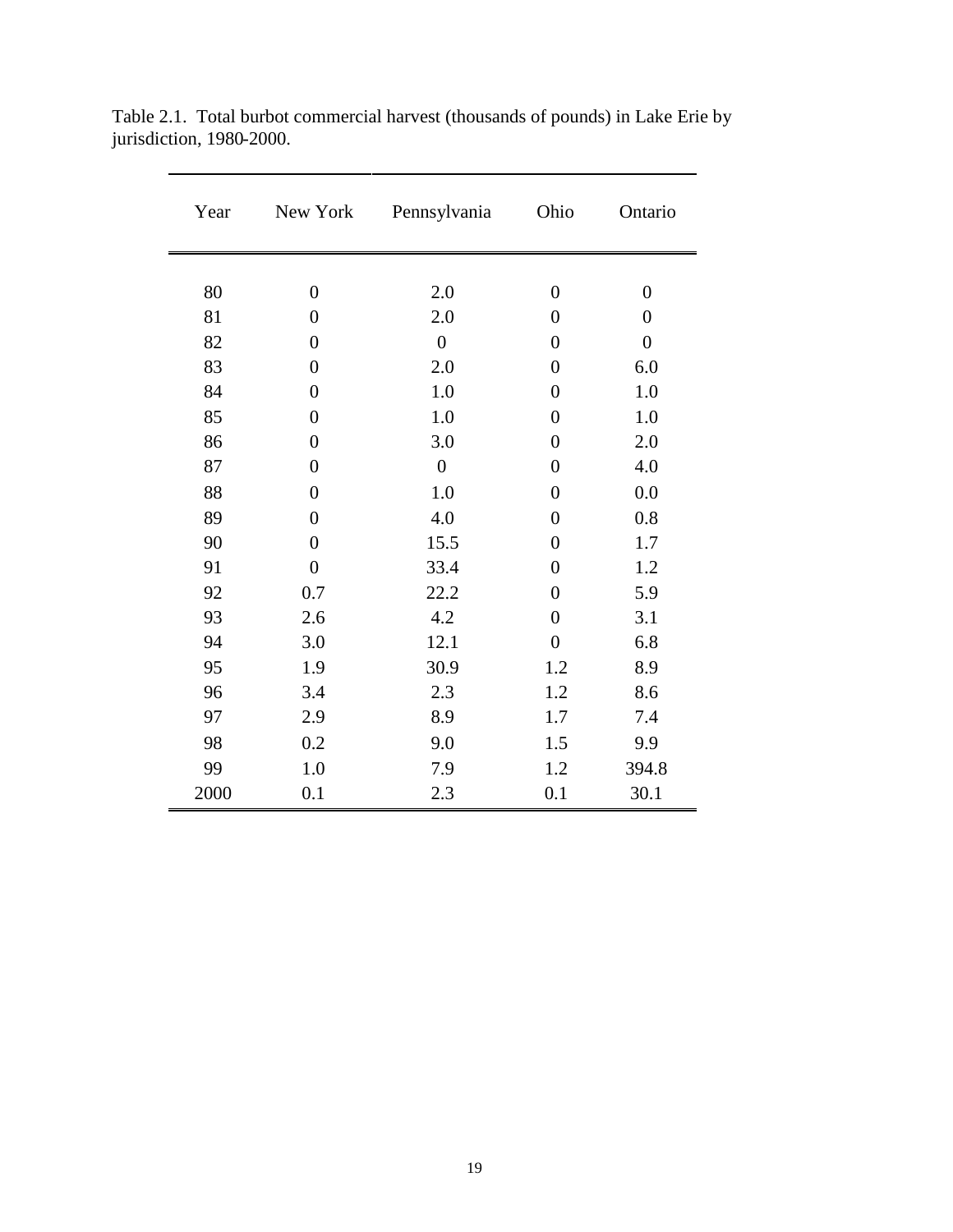Table 2.2. Prey of burbot collected in New York waters of Lake Erie in 2000 by month. Unit of measure: (A) % mean dry weight in grams, (B) % Occurrence, or (C) Mean % volume. Burbot with empty stomachs were not included in the sample size.

| Month                                                                                       | June             | August                          | Aug./Sept.         | September             | October          |
|---------------------------------------------------------------------------------------------|------------------|---------------------------------|--------------------|-----------------------|------------------|
| Area of Lake Erie<br>Unit of Measure                                                        | <b>OH</b><br>(A) | NY<br>(B)                       | PA<br>(B)          | Ontario<br>(B)<br>(C) | <b>OH</b><br>(A) |
| Sample Size                                                                                 | 6                | 124                             | 48                 | 12                    | 1                |
| <b>Rainbow Smelt</b><br>Goby                                                                | 66.67            | 79.8<br>4.0                     | 12.5               | 22.36<br>58.3         | 99.98            |
| <b>Gizzard Shad</b><br>Alewife<br>Clupeidae sp.                                             |                  | 1.6<br>0.8<br>2.4               | 2.1                | 16.7<br>39.93         |                  |
| <b>Yellow Perch</b><br>White Perch                                                          | 33.33            | 4.0                             |                    | 16.7<br>32.79         |                  |
| Morone sp.<br><b>Emerald Shiner</b><br>Smallmouth bass<br>Troutperch<br>Unidentifiable fish |                  | 0.8<br>1.6<br>0.8<br>0.8<br>8.9 | 72.9               | 16.7<br>4.92          |                  |
| Amphipods<br>Dreissena<br>Snails                                                            |                  | 25.0                            | 2.1<br>25.0<br>2.1 |                       | 0.02             |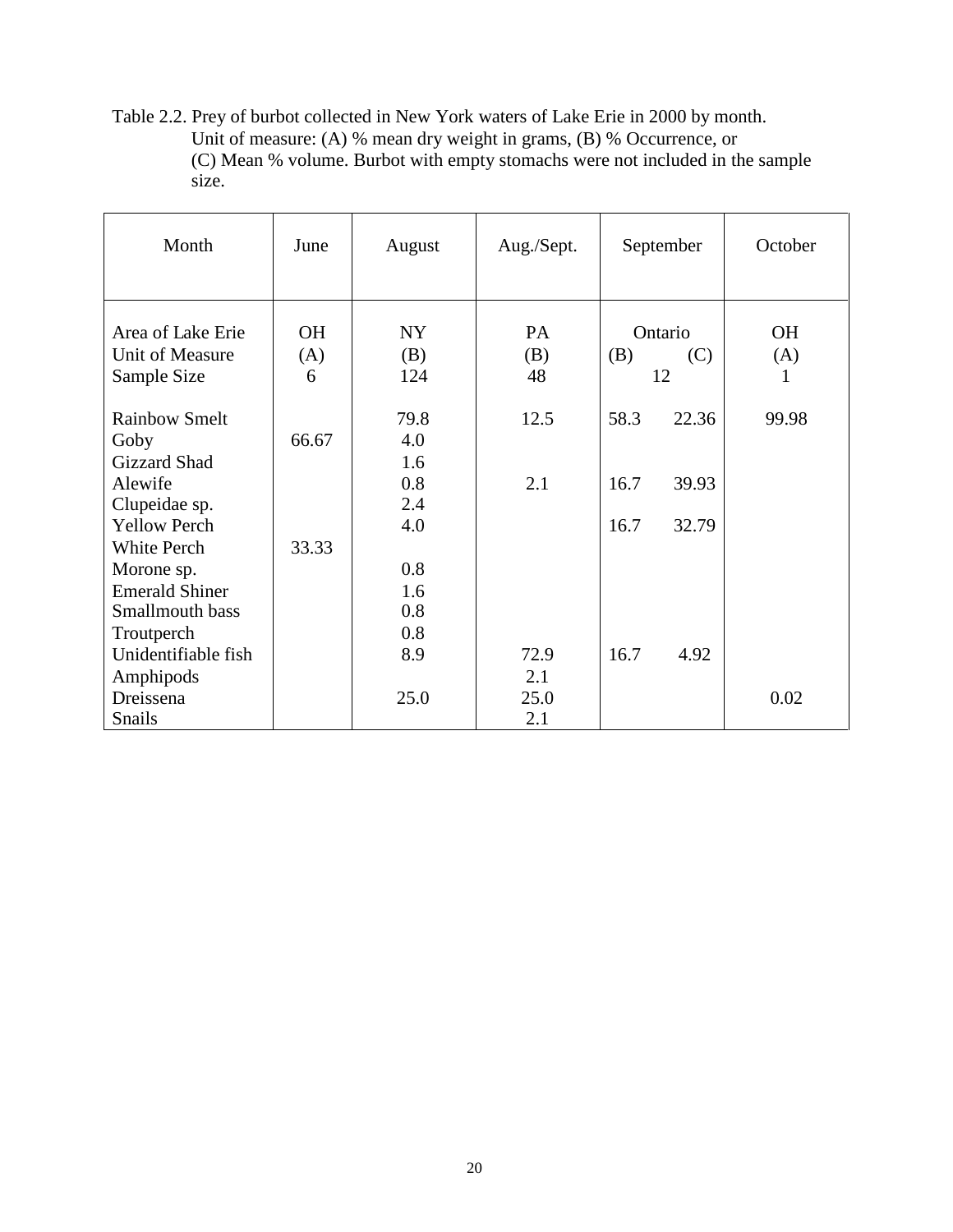| <b>Stream</b>            | <b>History</b> | <b>Surveyed</b><br>In 2000 | <b>Survey</b><br><b>Type</b>    | <b>Results</b> | <b>Plans</b><br>for 2001    |
|--------------------------|----------------|----------------------------|---------------------------------|----------------|-----------------------------|
| <b>USA</b>               |                |                            |                                 |                |                             |
| <b>Buffalo River</b>     |                |                            |                                 |                |                             |
| Cayuga Creek             | Positive       | Yes                        | Evaluation                      | Positive       |                             |
| <b>Big Sister Creek</b>  | Negative       | Yes                        | Detection                       | Negative       |                             |
| Delaware Creek           | Positive       | Yes                        | Detection                       | Negative       |                             |
| <b>Muddy Creek</b>       | Negative       | Yes                        | Detection                       | Negative       |                             |
| Cattaraugus Creek        | Positive       | Yes                        | <b>Treatment Eval. Positive</b> |                | <b>Lampricide treatment</b> |
| Chautaqua Creek          | Negative       | Yes                        | Detection                       | Negative       |                             |
| Raccoon Creek            | Positive       | Yes                        | Quantitative                    | Positive       | <b>Lampricide treatment</b> |
| <b>Crooked Creek</b>     | Positive       | Yes                        | Evaluation                      | Positive       | Quantitative survey         |
| <b>Conneaut Creek</b>    | Positive       | Yes                        | <b>Treatment Eval. Positive</b> |                |                             |
| Ashtabula Creek          | Negative       | Yes                        | Barrier Eval.                   | Negative       |                             |
| <b>Indian Creek</b>      | Negative       | Yes                        | Detection                       | Negative       |                             |
| <b>Grand River</b>       | Positive       | Yes                        | Barrier Eval.                   | Negative       | Quantitative survey         |
| Cuyahoga River           | Negative       | Yes                        | Barrier Eval.                   | Negative       |                             |
| <b>Halfway Brook</b>     | Positive       | N <sub>o</sub>             |                                 |                | Detection survey            |
| Canadaway Creek          | Positive       | N <sub>o</sub>             |                                 |                | Quantitative survey         |
| Canada                   |                |                            |                                 |                |                             |
| Detroit River            | Negative       | Yes                        | Detection                       | Negative       |                             |
| Kettle Creek             | Negative       | Yes                        | Detection                       | Negative       |                             |
| <b>Silver Creek</b>      | Positive       | Yes                        | Evaluation                      | Positive       | <b>Evaluation</b> survey    |
| <b>Big Otter Creek</b>   | Positive       | Yes                        | Quantitative                    | Positive       | <b>Lampricide treatment</b> |
| <b>Big Creek</b>         | Positive       | Yes                        | Evaluation                      | Positive       | Quantitative survey         |
| Unnamed E-110            | Negative       | Yes                        | Detection                       | Negative       |                             |
| Unnamed E-116            | Negative       | Yes                        | Detection                       | Negative       |                             |
| Young's Creek            | Positive       | Yes                        | Quantitative                    | Positive       | <b>Lampricide treatment</b> |
| Nanticoke Creek          | Negative       | Yes                        | Detection                       | Negative       |                             |
| Frenchman's Creek        | Negative       | Yes                        | Detection                       | Negative       |                             |
| <b>Black Creek</b>       | Negative       | Yes                        | Detection                       | Negative       |                             |
| <b>Welland River</b>     | Negative       | Yes                        | Detection                       | Negative       |                             |
| Sixteenmile Creek        | Negative       | N <sub>o</sub>             | $\overline{\phantom{0}}$        |                | Detection survey            |
| <b>East Creek</b>        | Positive       | N <sub>o</sub>             |                                 |                | Detection survey            |
| <b>Catfish Creek</b>     | Positive       | N <sub>o</sub>             |                                 |                | Detection survey            |
| South Otter Creek        | Positive       | No                         |                                 |                | Detection survey            |
| <b>Clear Creek</b>       | Positive       | N <sub>0</sub>             |                                 |                | Detection survey            |
| Dedrick's Creek          | Negative       | N <sub>o</sub>             |                                 |                | Detection survey            |
| <b>Forestville Creek</b> | Positive       | N <sub>0</sub>             |                                 |                | Detection survey            |
| Normandale Creek         | Positive       | N <sub>o</sub>             |                                 |                | Detection survey            |
| <b>Fishers Creek</b>     | Positive       | N <sub>0</sub>             |                                 |                | Detection survey            |
| Lynn River               | Negative       | N <sub>0</sub>             |                                 |                | Detection survey            |
| <b>Sandusk Creek</b>     | Negative       | N <sub>0</sub>             |                                 |                | Detection survey            |

Table 3.1. Summary of larval sea lamprey assessments of Lake Erie tributaries conducted in 2000 and plans for 2001.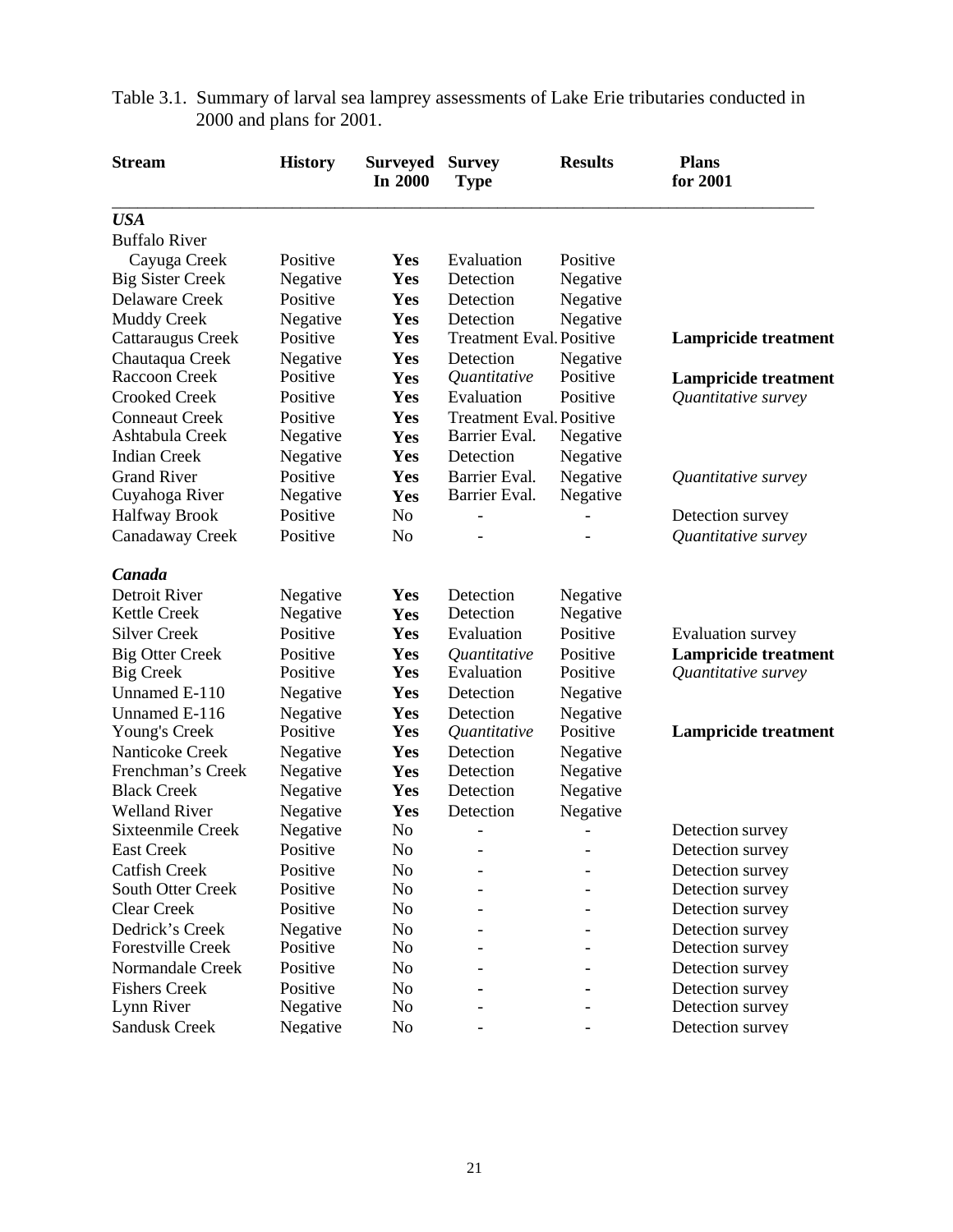|                | <b>Lake Trout</b> | Coho                     |                          | <b>Chinook Brown Trout</b> | <b>Rainbow/Steelhead</b> | <b>Total</b> |
|----------------|-------------------|--------------------------|--------------------------|----------------------------|--------------------------|--------------|
| ONT.           |                   |                          |                          |                            | 14,370                   | 14,370       |
| <b>NYS DEC</b> | 143,200           | 154,210                  | 70,370                   | 54,590                     | 141,740                  | 564,110      |
| <b>PFBC</b>    | 80,000            | 1,166,480                |                          | 62,450                     | 720,920                  | 2,029,850    |
| <b>ODNR</b>    |                   |                          |                          | 92,120                     | 242,000                  | 334,120      |
| <b>MDNR</b>    | ш,                | 400,190                  | Ш,                       | 50,350                     | 69,560                   | 520,100      |
| 1989 Total     | 223,200           | 1,720,880                | 70,370                   | 259,510                    | 1,188,590                | 3,462,550    |
| ONT.           |                   |                          |                          |                            | 31,530                   | 31,530       |
| <b>NYS DEC</b> | 113,730           | 5,730                    | 65,170                   | 48,320                     | 160,500                  | 393,450      |
| <b>PFBC</b>    | 82,000            | 249,810                  | 5,670                    | 55,670                     | 889,470                  | 1,282,620    |
| <b>ODNR</b>    | -−                | --                       | --                       | --                         | 485,310                  | 485,310      |
| <b>MDNR</b>    | --                | $\overline{a}$           | --                       | 51,090                     | 85,290                   | 136,380      |
| 1990 Total     | 195,730           | 255,540                  | 70,840                   | 155,080                    | 1,652,100                | 2,329,290    |
| ONT.           |                   |                          |                          |                            | 98,200                   | 98,200       |
| <b>NYS DEC</b> | 125,930           | 5,690                    | 59,590                   | 43,500                     | 181,800                  | 416,510      |
| <b>PFBC</b>    | 84,000            | 984,000                  | 40,970                   | 124,500                    | 641,390                  | 1,874,860    |
| <b>ODNR</b>    | --                | --                       | --                       |                            | 367,910                  | 367,910      |
| <b>MDNR</b>    |                   | $\overline{\phantom{a}}$ | $\overline{\phantom{a}}$ | 52,500                     | 58,980                   | 111,480      |
| 1991 Total     | 209,930           | 989,690                  | 100,560                  | 220,500                    | 1,348,280                | 2,868,960    |
| ONT.           |                   | $\overline{a}$           | $\overline{a}$           | --                         | 89,160                   | 89,160       |
| <b>NYS DEC</b> | 108,900           | 4,670                    | 56,750                   | 46,600                     | 149,050                  | 365,970      |
| <b>PFBC</b>    | 115,700           | 98,950                   | 15,890                   | 61,560                     | 1,485,760                | 1,777,860    |
| <b>ODNR</b>    | --                | --                       | --                       | --                         | 561,600                  | 561,600      |
| <b>MDNR</b>    | $\overline{a}$    | $\overline{a}$           | $\overline{a}$           | $\overline{\phantom{a}}$   | 14,500                   | 14,500       |
| 1992 Total     | 224,600           | 103,620                  | 72,640                   | 108,160                    | 2,300,070                | 2,809,090    |
| ONT.           |                   | $\overline{a}$           |                          | 650                        | 16,680                   | 17,330       |
| <b>NYS DEC</b> | 142,700           | Ш,                       | 56,390                   | 47,000                     | 256,440                  | 502,530      |
| <b>PFBC</b>    | 74,200            | 271,700                  | $\overline{a}$           | 36,010                     | 973,300                  | 1,355,210    |
| <b>ODNR</b>    | $\overline{a}$    | --                       | -−                       |                            | 421,570                  | 421,570      |
| <b>MDNR</b>    |                   | $\overline{a}$           | $\overline{a}$           |                            | 22,200                   | 22,200       |
| 1993 Total     | 216,900           | 271,700                  | 56,390                   | 83,660                     | 1,690,190                | 2,318,840    |
| ONT.           |                   | --                       |                          |                            | 69,200                   | 69,200       |
| <b>NYS DEC</b> | 120,000           | Ξ.                       | 56,750                   | Ш,                         | 251,660                  | 428,410      |
| <b>PFBC</b>    | 80,000            | 112,900                  | 128,000                  | 112,460                    | 1,240,200                | 1,673,560    |
| <b>ODNR</b>    |                   | $\overline{\phantom{a}}$ |                          |                            | 165,520                  | 165,520      |
| <b>MDNR</b>    | $- -$             | --                       | --                       | -−                         | 25,300                   | 25,300       |
| 1994 Total     | 200,000           | 112,900                  | 184,750                  | 112,460                    | 1,751,880                | 2,361,990    |

Table 4.1. Summary of salmonid stocking in numbers of yearling equivalents, Lake Erie, 1989 to 2000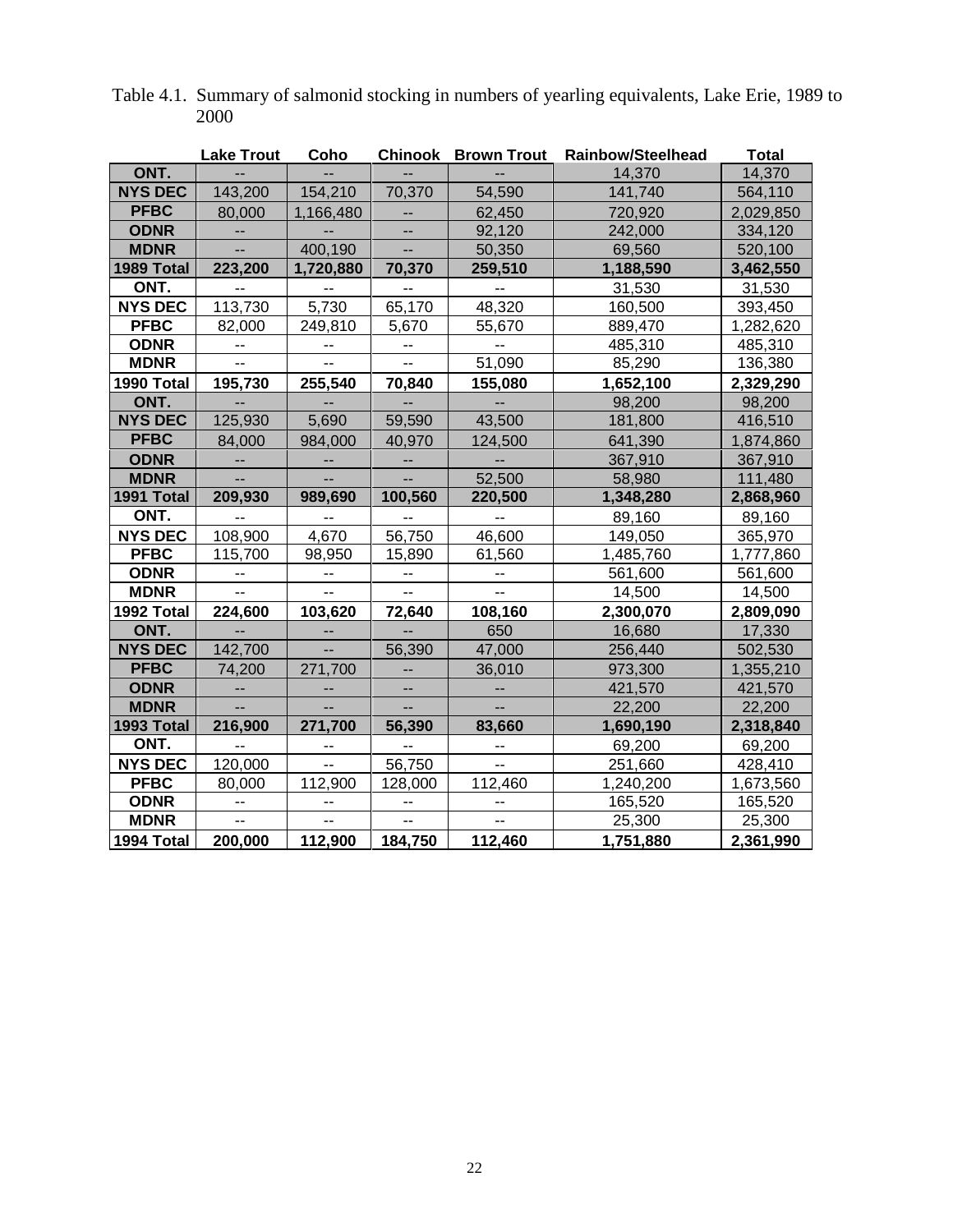|                | Lake Trout               | Coho           |                          |                          | Chinook Brown Trout Rainbow/Steelhead | Total     |
|----------------|--------------------------|----------------|--------------------------|--------------------------|---------------------------------------|-----------|
| ONT.           |                          |                |                          |                          | 56,000                                | 56,000    |
| <b>NYS DEC</b> | 96,290                   |                | 56,750                   |                          | 220,940                               | 373,980   |
| <b>PFBC</b>    | 80,000                   | 119,000        | 40,000                   | 30,350                   | 1,223,450                             | 1,492,800 |
| <b>ODNR</b>    |                          |                |                          |                          | 112,950                               | 112,950   |
| <b>MDNR</b>    | u.                       |                | u.                       | ш.,                      | 50,460                                | 50,460    |
| 1995 Total     | 176,290                  | 119,000        | 96,750                   | 30,350                   | 1,663,800                             | 2,086,190 |
| ONT.           | $\overline{a}$           | --             | -−                       | --                       | 38,900                                | 38,900    |
| <b>NYS DEC</b> | 46,900                   |                | 56,750                   | Ξ.                       | 318,900                               | 422,550   |
| <b>PFBC</b>    | 37,000                   | 72,000         | ۰.                       | 38,850                   | 1,091,750                             | 1,239,600 |
| <b>ODNR</b>    | $\overline{\phantom{a}}$ | --             | $\overline{\phantom{a}}$ | $\overline{\phantom{a}}$ | 205,350                               | 205,350   |
| <b>MDNR</b>    | $\overline{a}$           | $\overline{a}$ | $\overline{a}$           | $\overline{a}$           | 59,200                                | 59,200    |
| 1996 Total     | 83,900                   | 72,000         | 56,750                   | 38,850                   | 1,714,100                             | 1,965,600 |
| ONT.           | $\overline{a}$           |                |                          | 1,763                    | 51,000                                | 52,763    |
| <b>NYS DEC</b> | 80,000                   | --             | 56,750                   | Щ,                       | 277,042                               | 413,792   |
| <b>PFBC</b>    | 40,000                   | 68,061         | --                       | 31,845                   | 1,153,606                             | 1,293,512 |
| <b>ODNR</b>    | --                       | --             | --                       | --                       | 197,897                               | 197,897   |
| <b>MDNR</b>    | $\overline{a}$           |                | Ξ.                       | $\overline{a}$           | 71,317                                | 71,317    |
| 1997 Total     | 120,000                  | 68,061         | 56,750                   | 33,608                   | 1,750,862                             | 2,029,281 |
| ONT.           | $\overline{a}$           | --             | --                       | 44                       | 61,000                                | 61,000    |
| <b>NYS DEC</b> | 106,900                  | --             | --                       | Ξ.                       | 299,610                               | 406,510   |
| <b>PFBC</b>    | $\overline{\phantom{a}}$ | 100,000        | --                       | 28,030                   | 1,271,651                             | 1,399,681 |
| <b>ODNR</b>    | $\overline{\phantom{a}}$ | --             | --                       | 44                       | 266,383                               | 266,383   |
| <b>MDNR</b>    | $\overline{a}$           | $\overline{a}$ | $\overline{\phantom{a}}$ | $\overline{\phantom{a}}$ | 60,030                                | 60,030    |
| 1998 Total     | 106,900                  | 100,000        | $\mathbf 0$              | 28,030                   | 1,958,674                             | 2,193,604 |
| ONT.           |                          |                |                          |                          | 85,235                                | 85,235    |
| <b>NYS DEC</b> | 143,320                  |                |                          |                          | 310,300                               | 453,620   |
| <b>PFBC</b>    | 40,000                   | 100,000        |                          | 20,780                   | 835,931                               | 996,711   |
| <b>ODNR</b>    |                          |                |                          |                          | 238,467                               | 238,467   |
| <b>MDNR</b>    |                          |                |                          |                          | 69,234                                | 69,234    |
| 1999 Total     | 183,320                  | 100,000        | $\bf{0}$                 | 20,780                   | 1,539,167                             | 1,843,267 |
| ONT.           | $\overline{a}$           | -−             | Ш.                       | --                       | 10,787                                | 10,787    |
| <b>NYS DEC</b> | 92,200                   | $\overline{a}$ | $\overline{a}$           | $\overline{a}$           | 298,330                               | 390,530   |
| <b>PFBC</b>    | 40,000                   | 137,204        | --                       | 17,163                   | 1,237,870                             | 1,432,237 |
| <b>ODNR</b>    | --                       | --             | --                       | --                       | 375,022                               | 375,022   |
| <b>MDNR</b>    | $\overline{a}$           | $\overline{a}$ | --                       | --                       | 60,000                                | 60,000    |
| 2000 Total     | 132,200                  | 137,204        | $\mathbf 0$              | 17,163                   | 1,982,009                             | 2,268,576 |

| Table 4.1. (Con't) Summary of salmonid stocking in numbers of yearling equivalents, Lake Erie, |
|------------------------------------------------------------------------------------------------|
| 1989 to 2000                                                                                   |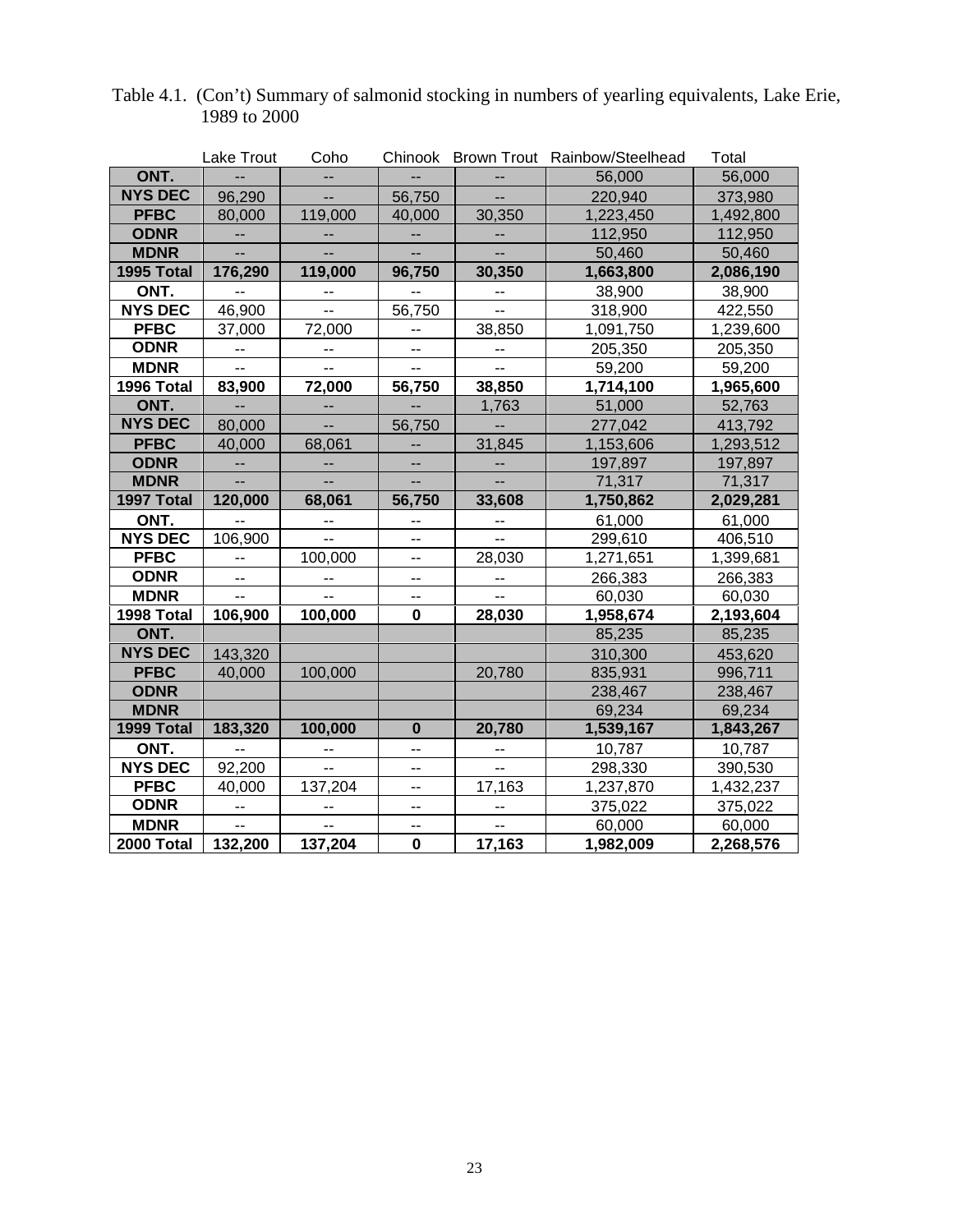|                 | Location                   | <b>Strain</b>                 | <b>Fin Clips</b>  | <b>Yearling Eq.</b> |
|-----------------|----------------------------|-------------------------------|-------------------|---------------------|
| Michigan        | <b>Flat Rock</b>           | Manistee R. L. Mich.          | $\overline{RP}$   | 60,000              |
|                 |                            |                               | <b>SUBTOTAL</b>   | 60,000              |
| Ontario         | <b>Big Creek</b>           | Ganaraska R. L. Ont.          | LP                | 10,787              |
|                 |                            |                               | <b>SUBTOTAL</b>   | 10,787              |
| Pennsylvania    | <b>Crooked Creek</b>       | Lake Erie/Trout & Godfrey Run | NO                | 48,564              |
|                 | <b>Elk Creek</b>           | 11                            | $^{\prime\prime}$ | 250,000             |
|                 | Fourmile Creek             | $^{\dagger}$                  | $\mathbf{u}$      | 15,486              |
|                 | Godfrey Run                | $\pmb{\mathfrak{m}}$          | $\mathbf{H}$      | 161,926             |
|                 | Orchard Beach Run          | $^{\dagger}$                  | $^{\prime}$       | 20,000              |
|                 | Peck Run                   | $^{\dagger}$                  | $^{\prime}$       | 5,000               |
|                 | Presque Isle Bay           | $^{\dagger}$                  | $^{\prime}$       | 50,000              |
|                 | Raccoon Creek              | $^{\dagger}$                  | $^{\prime}$       | 41,839              |
|                 | Sevenmile Creek            | $^{\dagger}$                  | $^{\prime}$       | 20,000              |
|                 | <b>Trout Run</b>           | $^{\dagger}$                  | $^{\prime}$       | 284,100             |
|                 | <b>Twelvemile Creek</b>    | $^{\dagger}$                  | Ħ                 | 30,275              |
|                 | Twentymile Creek           | Ħ                             | Ħ                 | 30,680              |
|                 | <b>Walnut Creek</b>        | $^{\dagger}$                  | $^{\prime}$       | 280,000             |
|                 |                            |                               | <b>SUBTOTAL</b>   | 1,237,870           |
| Ohio            | Conneaut Creek             | Manistee R. L. Mich.          | NO                | 99,910              |
|                 | Rocky River                | $^{\dagger}$                  | $^{\rm{1}}$       | 100,923             |
|                 | Chagrin River              |                               | Ħ                 | 93,641              |
|                 | <b>Grand River</b>         |                               | $\blacksquare$    | 80,548              |
|                 |                            |                               | <b>SUBTOTAL</b>   | 375,022             |
| <b>New York</b> | <b>Buffalo Harbor</b>      | Domestic                      | NO                | 2,500               |
|                 | St. Colombans              | Domestic                      | $\mathbf{H}$      | 25,000              |
|                 | <b>Buffalo Creek</b>       | Chambers Cr. L. Ontario       | $\blacksquare$    | 20,000              |
|                 | Cayuga Creek               | $^{\dagger}$                  | $\mathbf{H}$      | 15,000              |
|                 | Eighteen Mile Creek        | Ħ                             | $^{\prime}$       | 20,000              |
|                 | Pt. Breeze Campgroud       | Domestic                      | $^{\prime}$       | 20,000              |
|                 | S. Br. Eighteen Mile Creek | Chambers Cr. L. Ontario       | $^{\prime}$       | 20,000              |
|                 | Cattaragus Creek           | $\pmb{\mathsf{H}}$            | $^{\rm H}$        | 90,000              |
|                 | <b>Silver Creek</b>        | $^{\dagger}$                  | $\blacksquare$    | 5,000               |
|                 | <b>Walnut Creek</b>        |                               | $^{\prime}$       | 5,000               |
|                 | Canadaway Creek            |                               | $^{\prime}$       | 20,000              |
|                 | Chautauqua Creek           |                               | $\blacksquare$    | 45,830              |
|                 | Dunkirk Harbor             |                               | <b>RV</b>         | 10,000              |
|                 |                            |                               | <b>SUBTOTAL</b>   | 298,330             |
|                 |                            |                               | <b>TOTAL</b>      | 1, 982, 009         |

# Table 6.1. Rainbow Trout/Steelhead stocking by jurisdiction for 2000.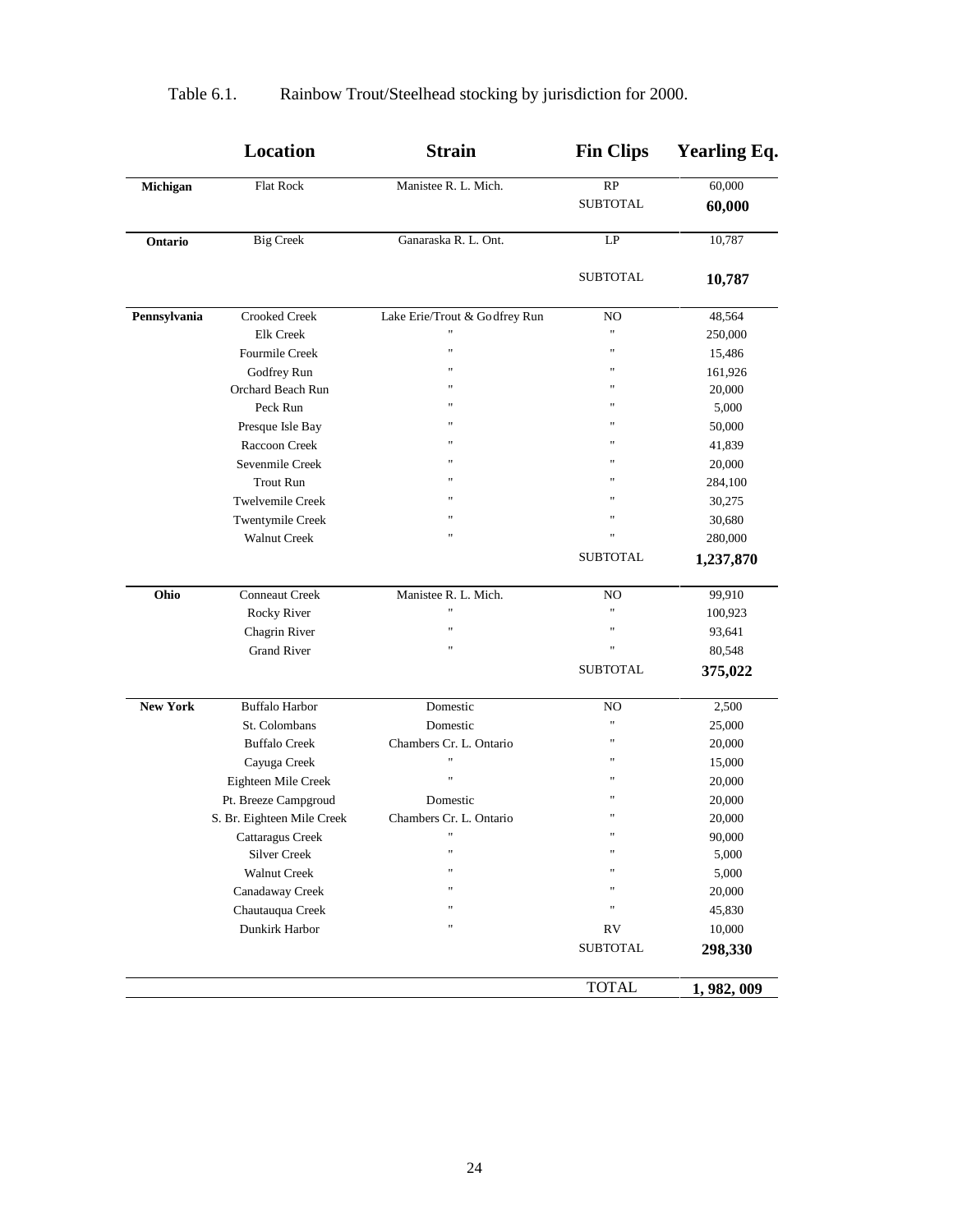

Figure 1.1. Standard sampling areas  $(A1 - A8)$  used for assessment of lake trout in the eastern basin of Lake Erie. The numbers in each area represent 2000 CPE (number/lift) for total lake trout catch within that area.



Figure 1.2. Relative abundance (number fish/lift) of all lake trout from a standard gill net assessment survey for Eastern Lake Erie, 1992 - 2000.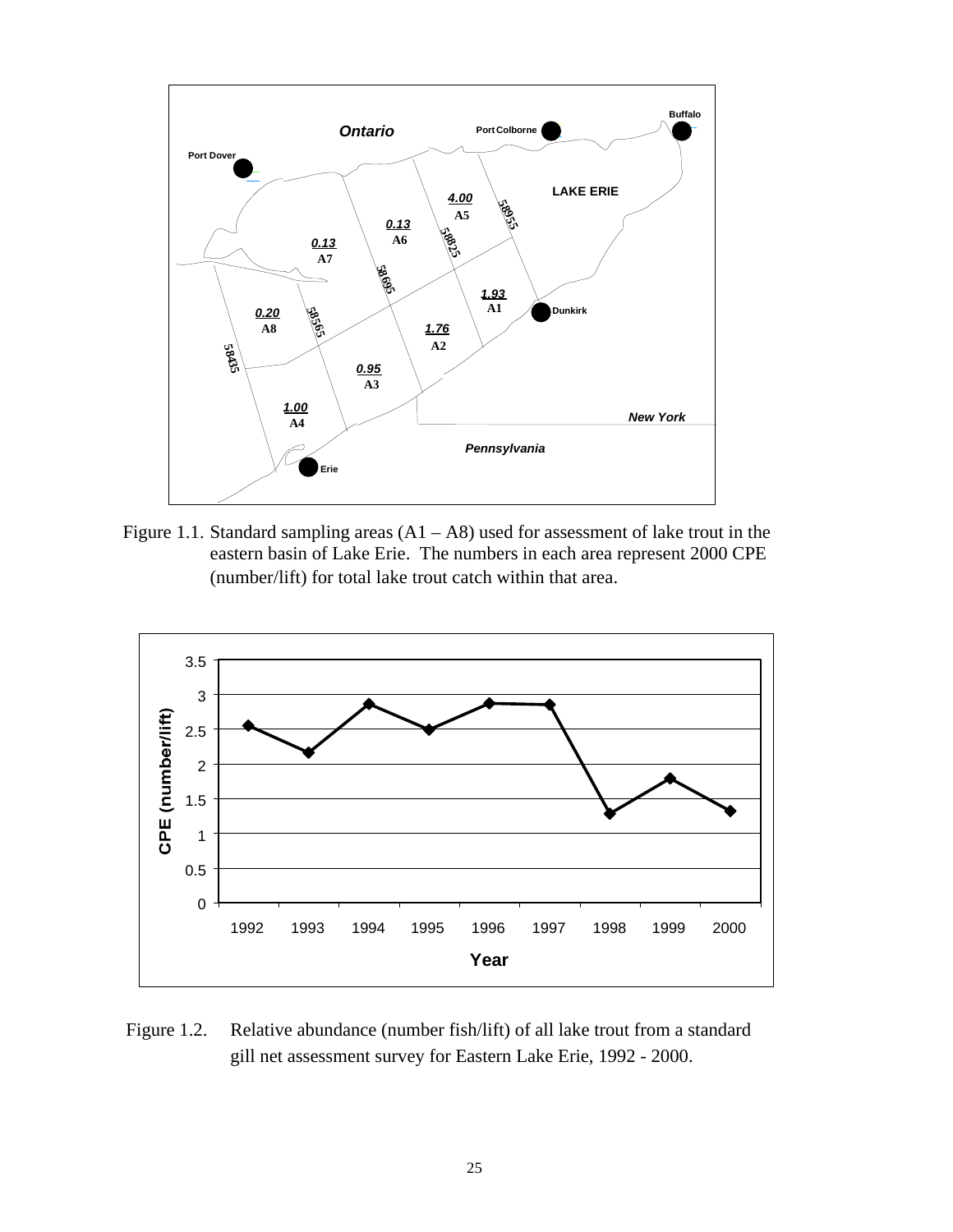

Figure 1.3. Relative abundance of age 5 and older lake trout sampled in gill nets from New York waters of Lake Erie in August of each year, 1986 - 2000.



Figure 1.4. Relative abundance of juvenile (ages 1-3) lake trout collected from standard assessment gill nets fished in New York waters of Lake Erie, August, 1986 - 2000.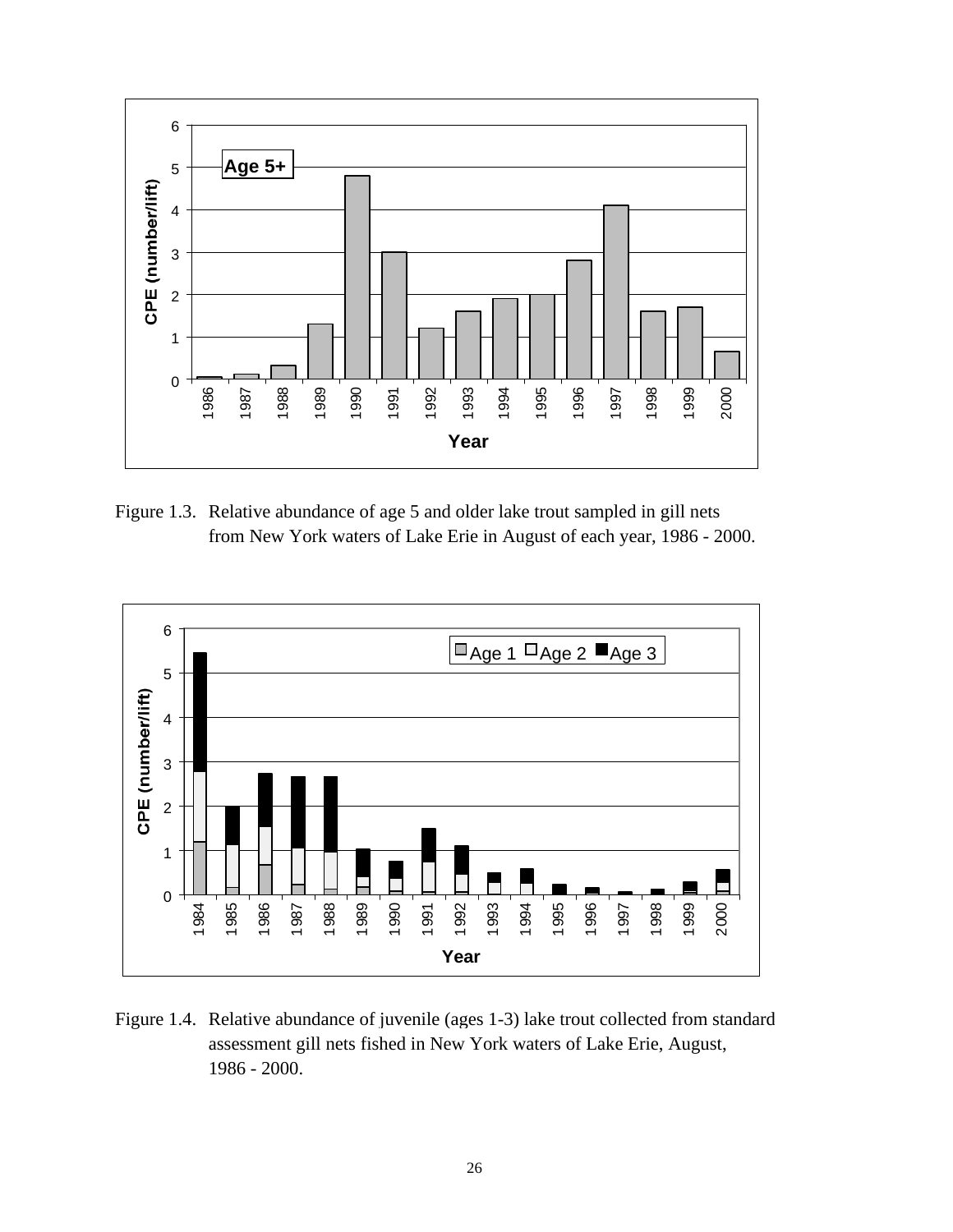

Figure 1.5. Annual estimates of lake trout survival in the eastern basin of Lake Erie, 1981-2000, derived from age-based catch curves. All catches are from standardized assessment gill nets and span pre- and post sea lamprey treatment years. The Strategic Plan's goal is  $S = 0.60$ .



Figure 1.6. Age frequency distribution of lake trout collected from standard assessment gill nets fished in the eastern basin of Lake Erie, August 2000.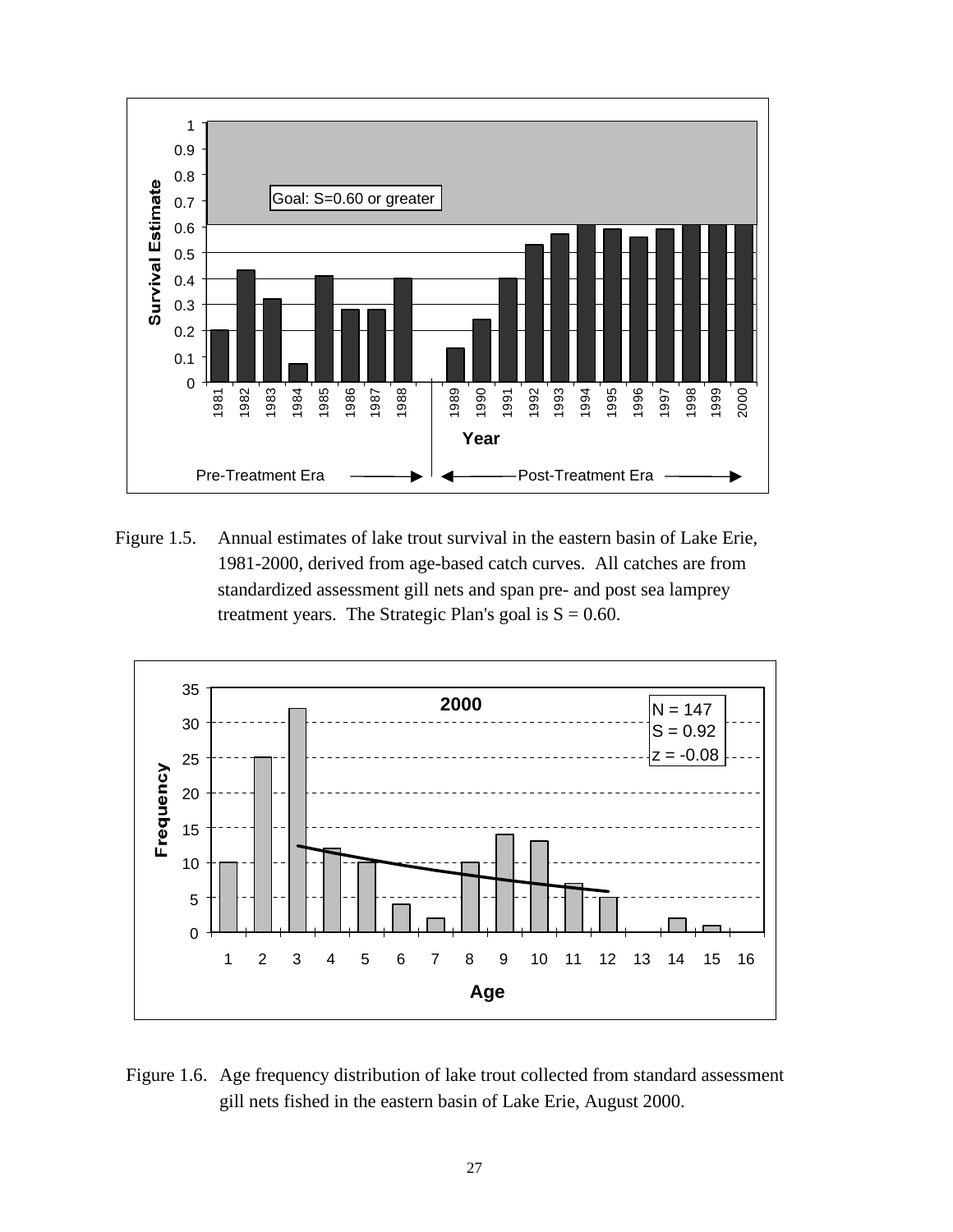

Figure 1.7 Mean length-at-age of lake trout collected in gill nets from the eastern basin of Lake Erie, August 2000. The long-term average from New York, 1985 - 2000, is also shown to compare current growth rates.



Figure 1.8. Mean weights-at-age of lake trout collected in gill nets from the eastern basin of Lake Erie, August 2000. The long-term average from New York, 1985 - 2000, is also shown to compare current growth rates.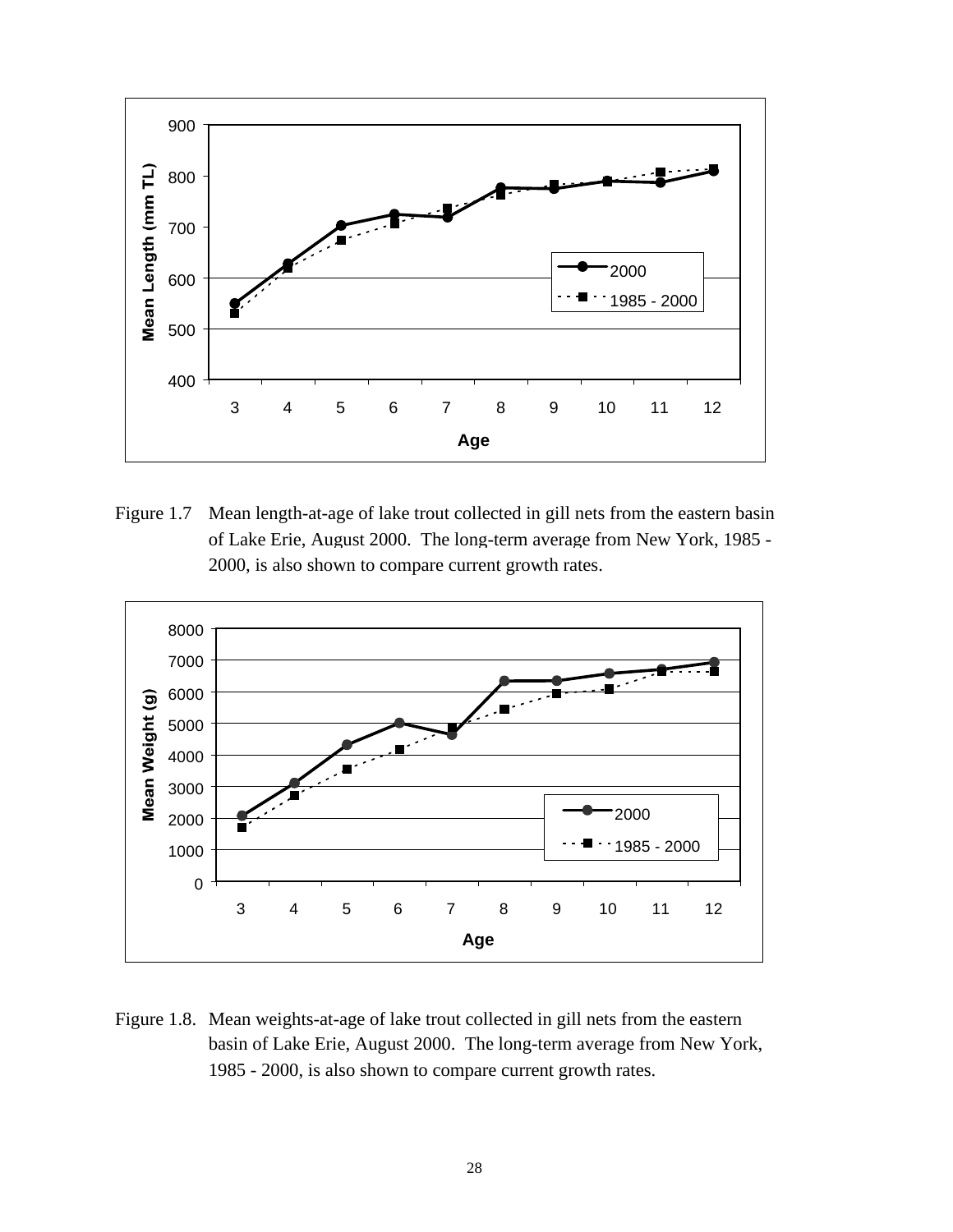

Figure 1.9. Mean age of mature female lake trout sampled in standard assessment gill nets from the eastern basin of Lake Erie, 1985 - 2000.



Figure 1.10. Yearling lake trout stocked in U.S. waters of the eastern basin of Lake Erie, 1980 - 2000, by strain. The current stocking goal is 120,000 yearlings per year.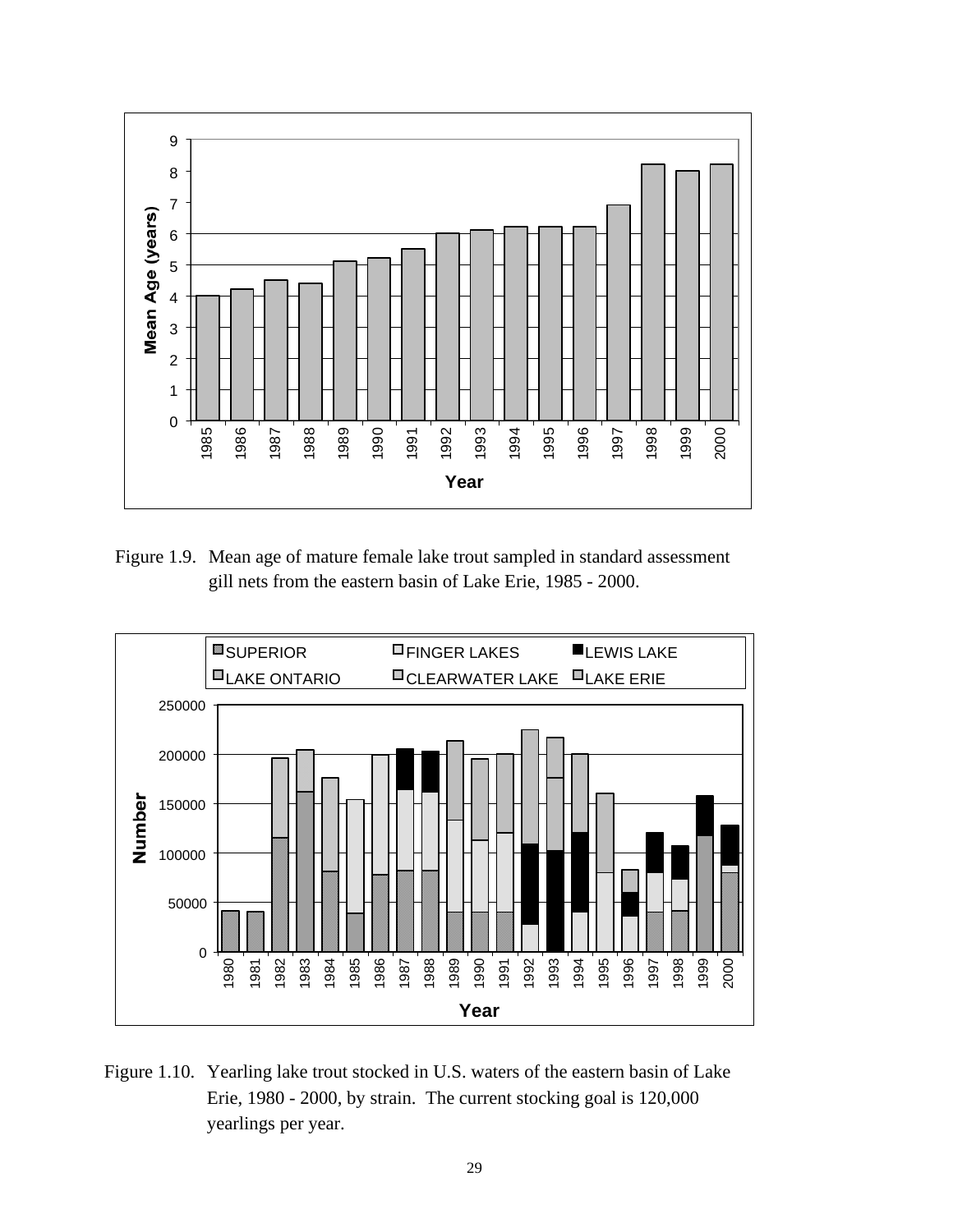

Figure 1.11. Fresh (A1-A3) sea lamprey wounds per 100 lake trout observed in gill net surveys from New York waters of Lake Erie, August, 1980 - 2000. The Strategic Plan target rate is 5 wounds per 100 fish.



Figure 1.12. A4 sea lamprey wounds per 100 lake trout (>532mm) sampled in gill nets from New York waters of Lake Erie, August, 1985 - 2000.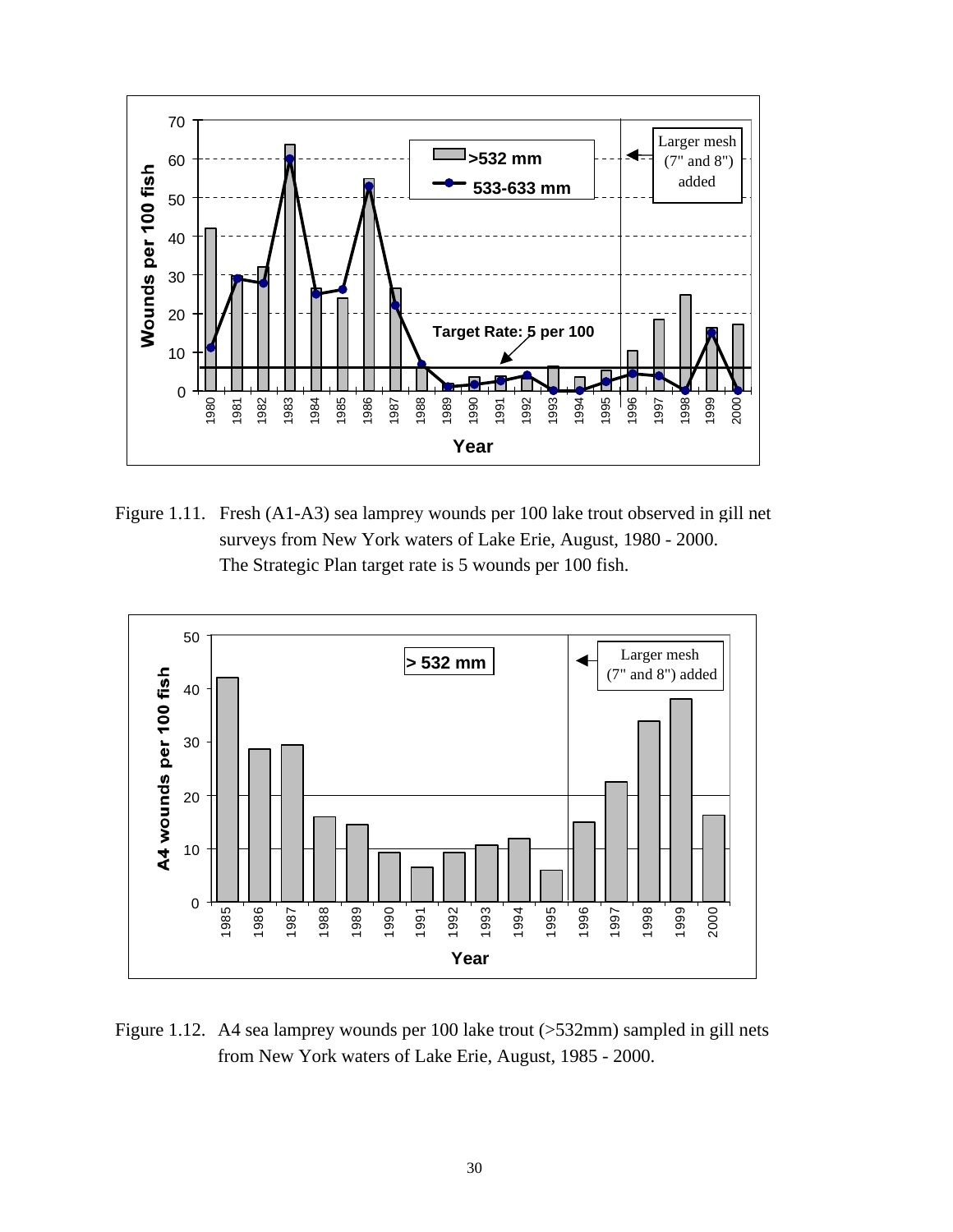

Figure 2.1. Total Lake Erie commercial whitefish harvest from 1986-2000 by jurisdiction. Pennsylvania ceased gill netting after 1995.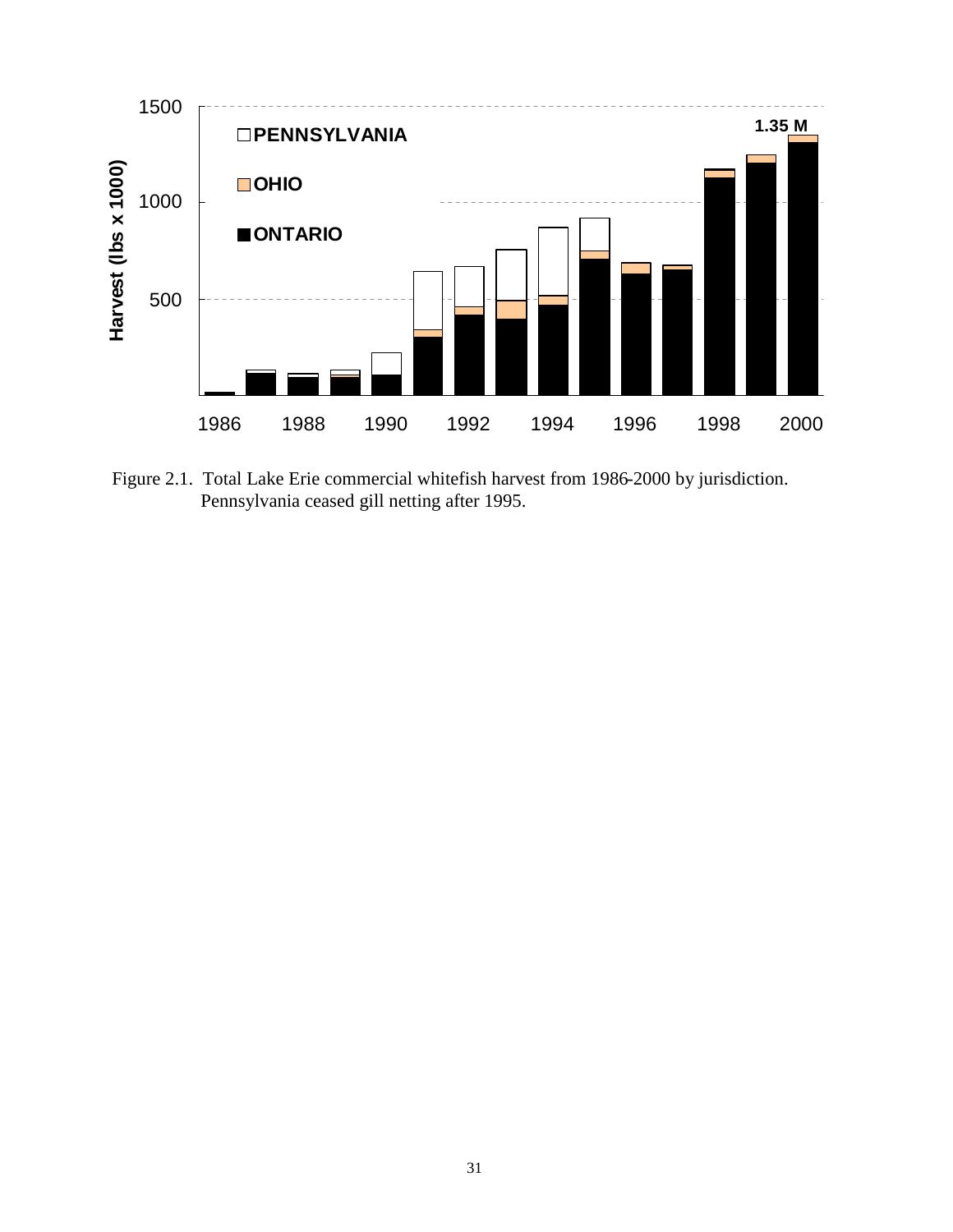

Figure 2.2. Ontario fall commercial whitefish CUE at age  $(\# / km)$  gill net) in statistical district 1, 1986-2000. Effort with gill nets  $\geq$  3 inches, with whitefish in catch from October to December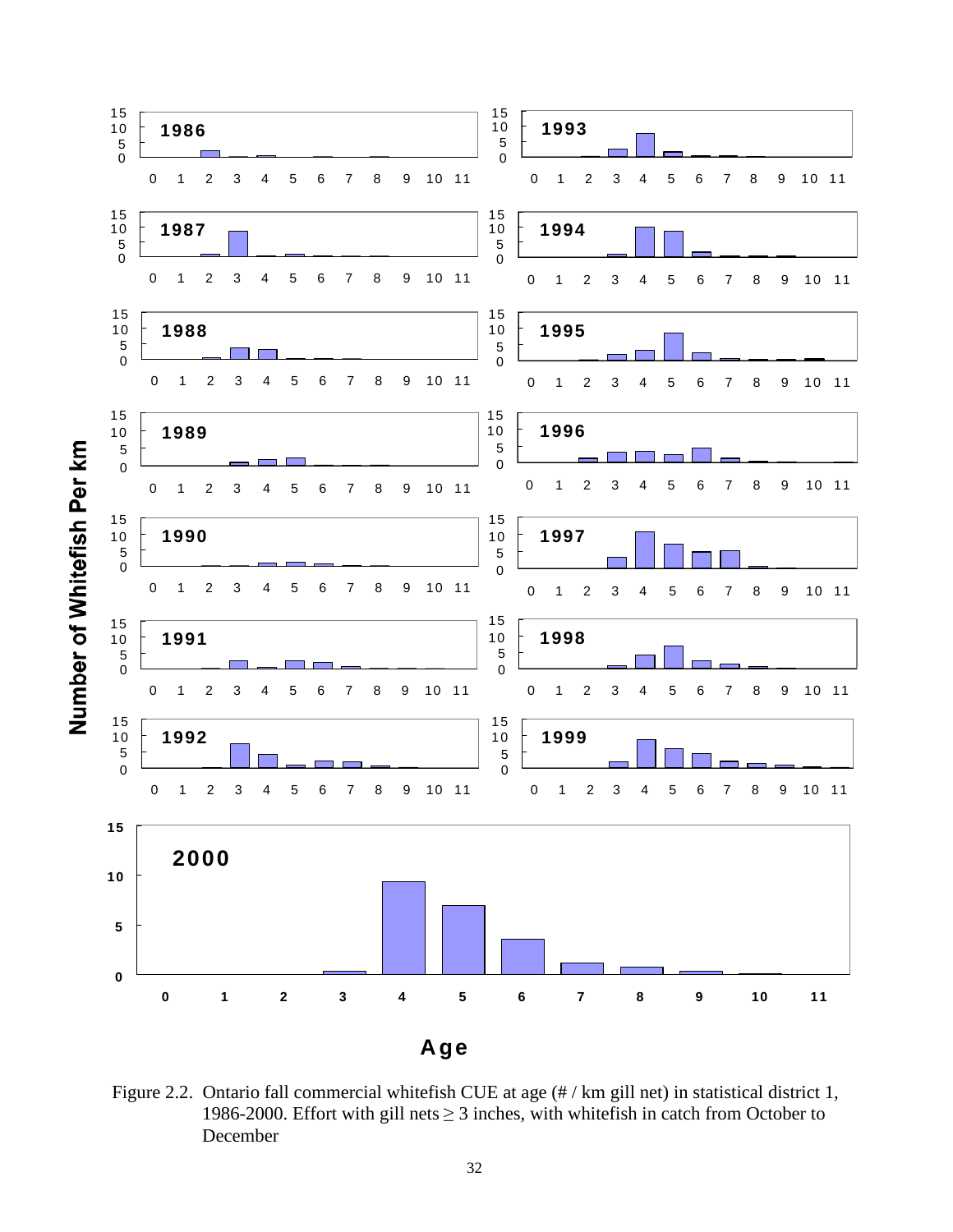

Figure 2.3. Catch rate (number and weight per km) and mean age of lake whitefish harvested by the Ontario fall gill net fishery, OE1, 1986-2000. (Fall = October to December).



Figure 2.4. Catch curve for lake whitefish using Ontario fall large mesh gill net CPUE (number / km) from 1997 to 2000. Solid circles represent ages of whitefish (5 and older) fully recruited used in regression. Squares indicate ages of partial recruitment to the gear.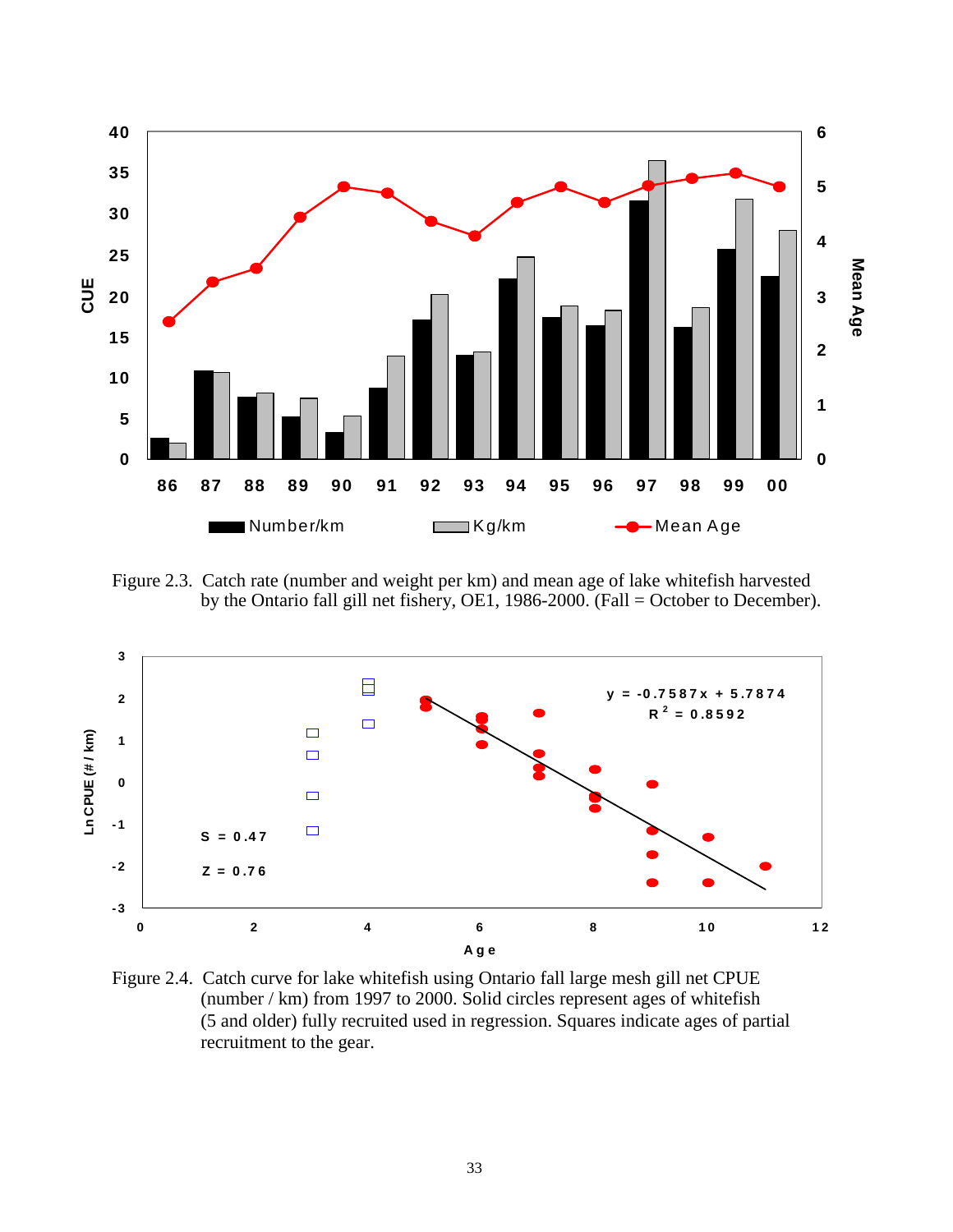

Figure 2.5. Catch rate (number and kg per lift) and mean age of lake whitefish from deep water gill net assessment in eastern Lake Erie, 1987 to 2000. CPUE corrected for 1996 to 2000 as gill net webbing changed from multifilament to monofilament. Age interpretations not completed for missing years.



Figure 2.6. Catch rate (number per lift) of lake whitefish from Ontario partnership index gill netting by basin, Lake Erie, 1989 to 2000. West and west-central basins not surveyed in 1989. Pennsylvania Ridge and east basin not surveyed in 1996 and 1997. East basin data not presented for 1995 due to limited sampling. Includes canned (suspended) nets.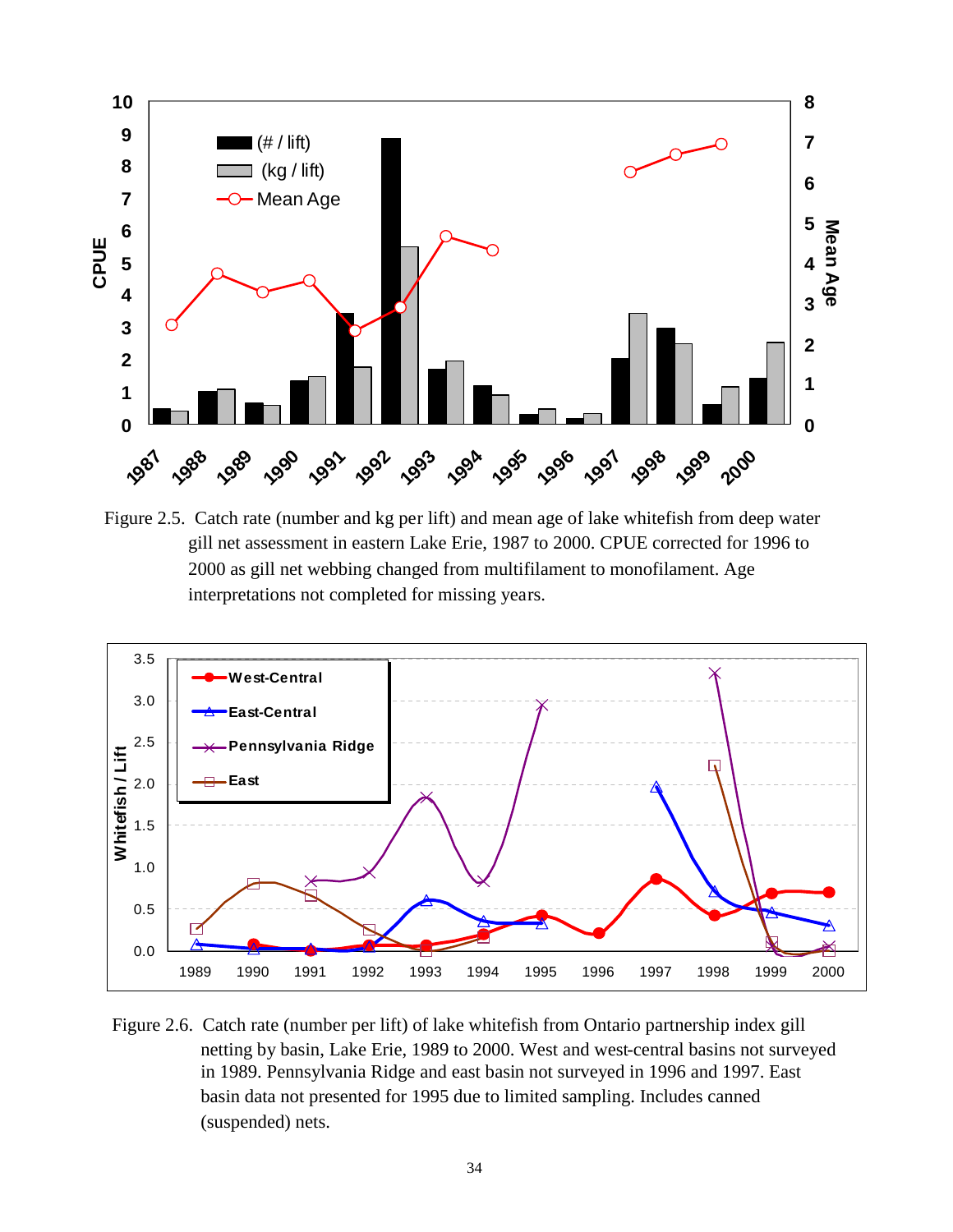

Figure 2.7. Age composition of lake whitefish collected from Ontario partnership index fishing, 2000. Whitefish were caught in the west, west-central, east-central and Pennsylvania Ridge surveys.



Figure 2.8. Mean condition of mature lake whitefish (ages 4 and older) during the fall (October to December). Ontario commercial and index gill net data. New York index gill net data dashed. One standard error shown. Spent fish excluded from analyses.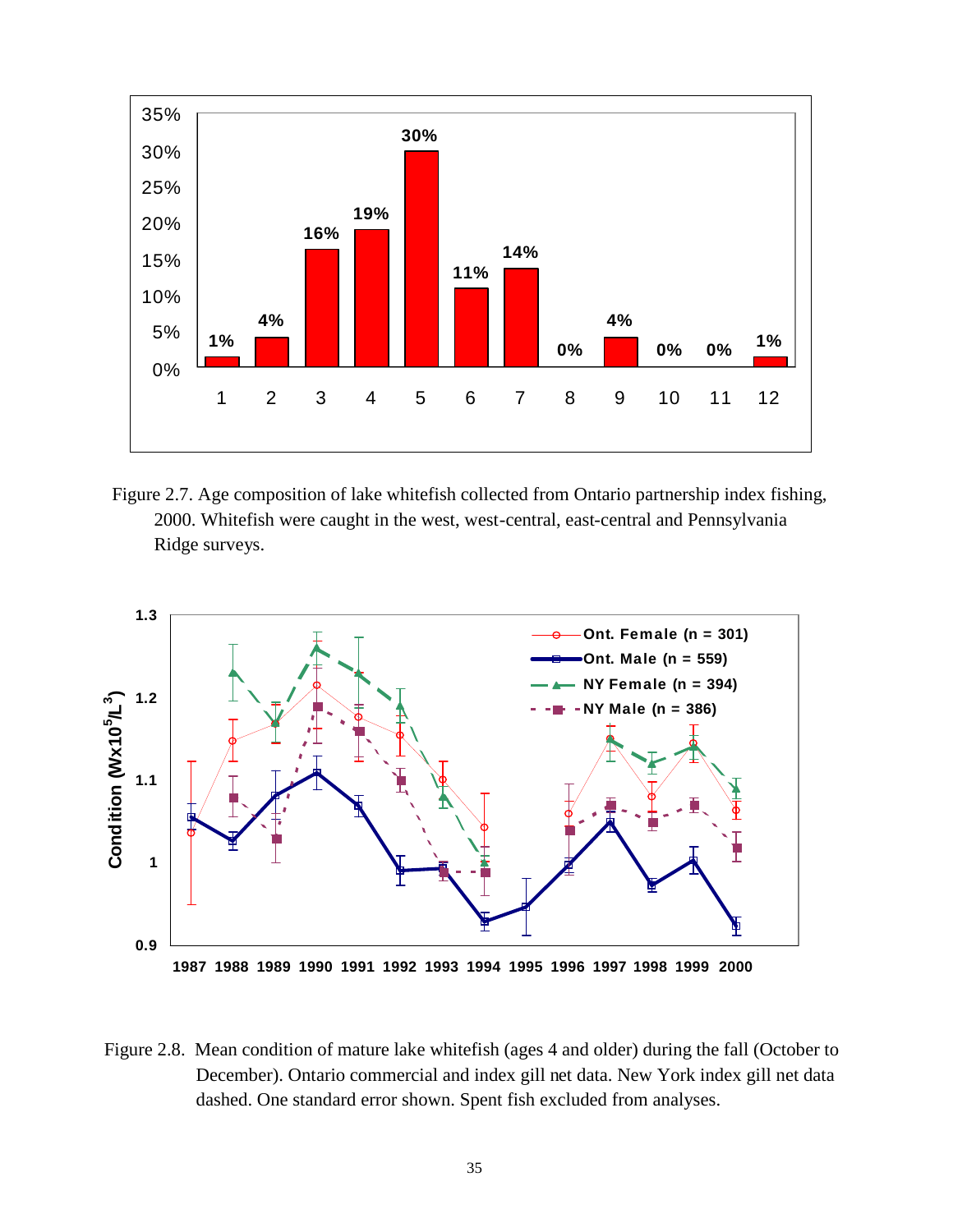

Figure 2.9a. Diet of lake whitefish from Ohio waters 2000, expressed as mean % dry weight. Values are means of monthly and area mean % dry weight.  $N = 31$ 



Figure 2.9b. Diet of lake whitefish from Ontario waters of the eastern basin, expressed as mean % composition by number. Whitefish were collected during February and May.  $N = 36$ .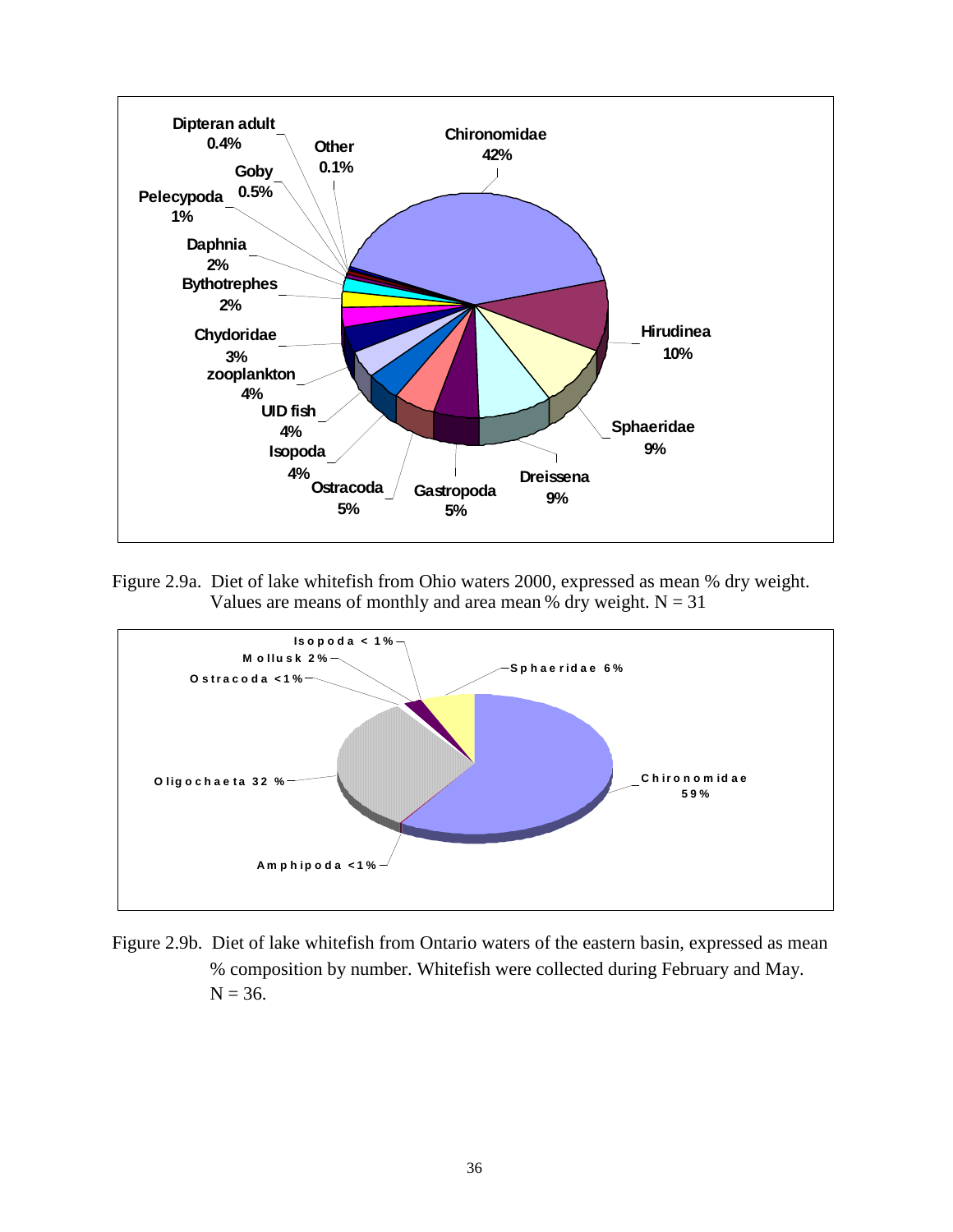

Figure 2.10. Burbot catch rate (fish/lift) from August gill net assessment by Agency, 1992 to 2000



Figure 2.11. Burbot CUE (number / set) by basin from the OMNR Partnership Index Fishing Program, 1989-2000. (Includes canned and bottom nets, all mesh sizes, except thermocline sets).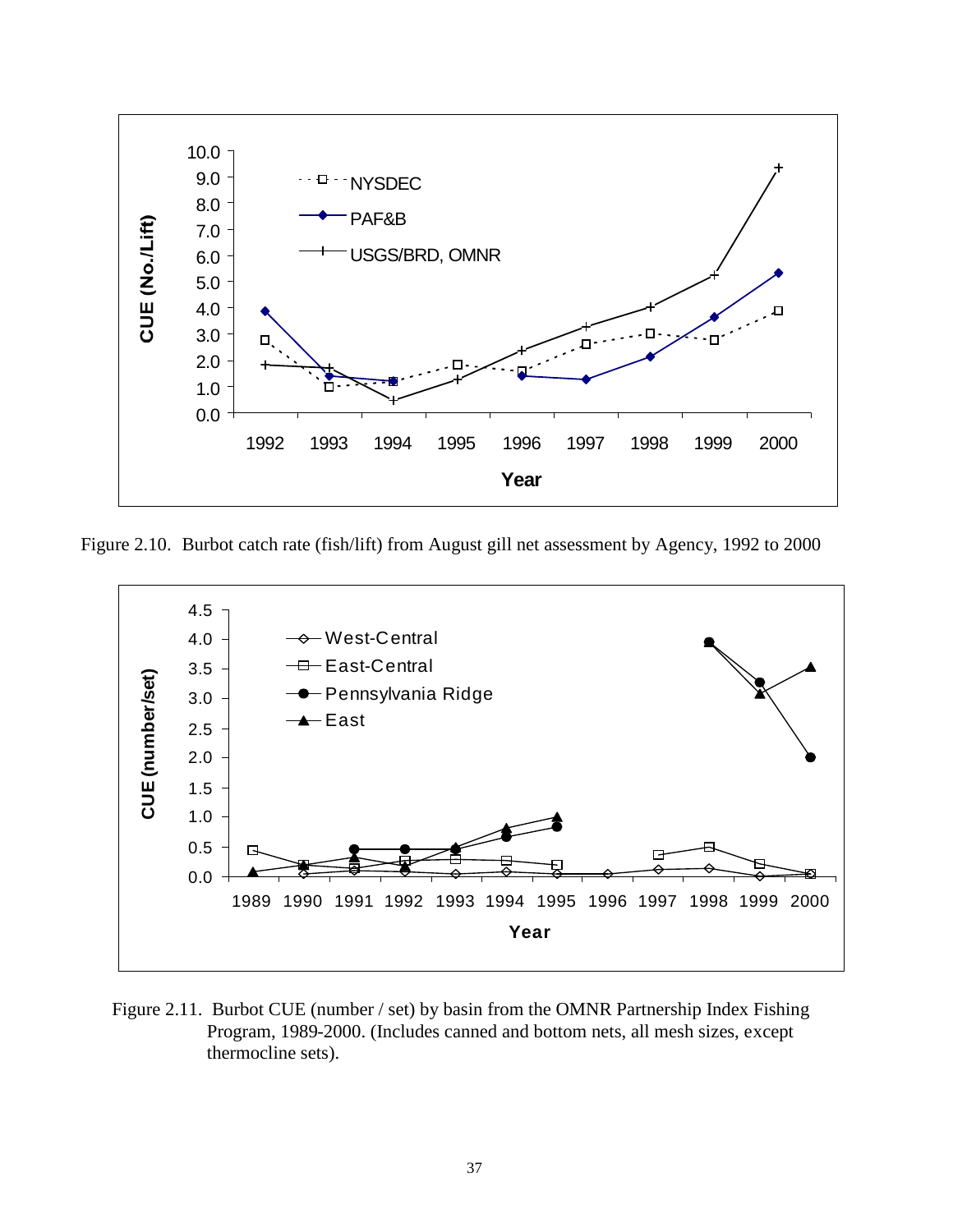

Figure 2.12. Size distribution of burbot collected in the Lake Trout Summer Assessment, 2000



Figure 2.13. Weight distribution of burbot collected in the lake trout summer assessment, 2000.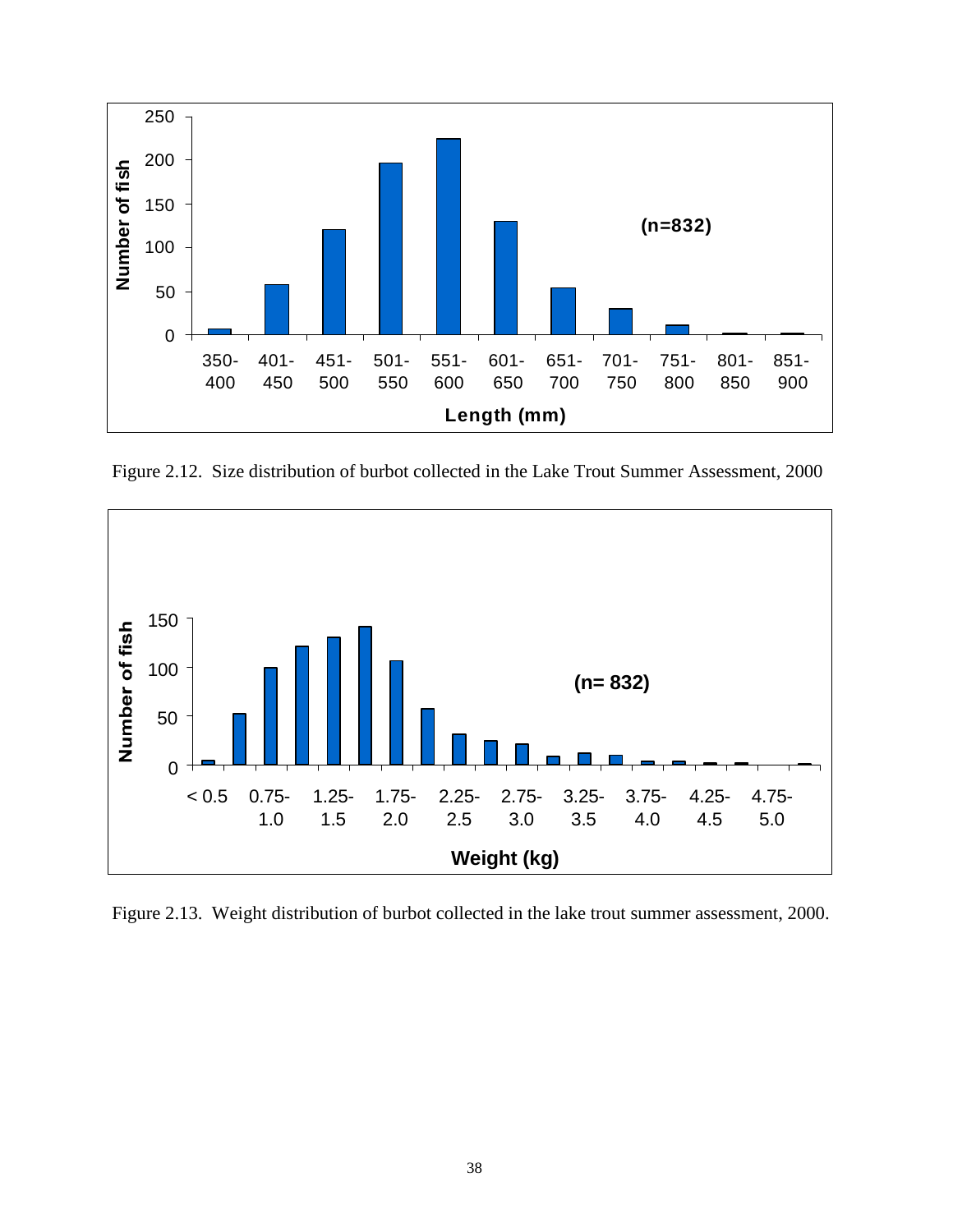

Figure 4.1. Annual stocking of all salmonid species in Lake Erie by all riparian agencies, 1989 to 2000. Numbers are in terms of yearling equivalents



**Lake Trout Population Model Age 5 and Older**

Figure 5.1. Simulated adult lake trout population model